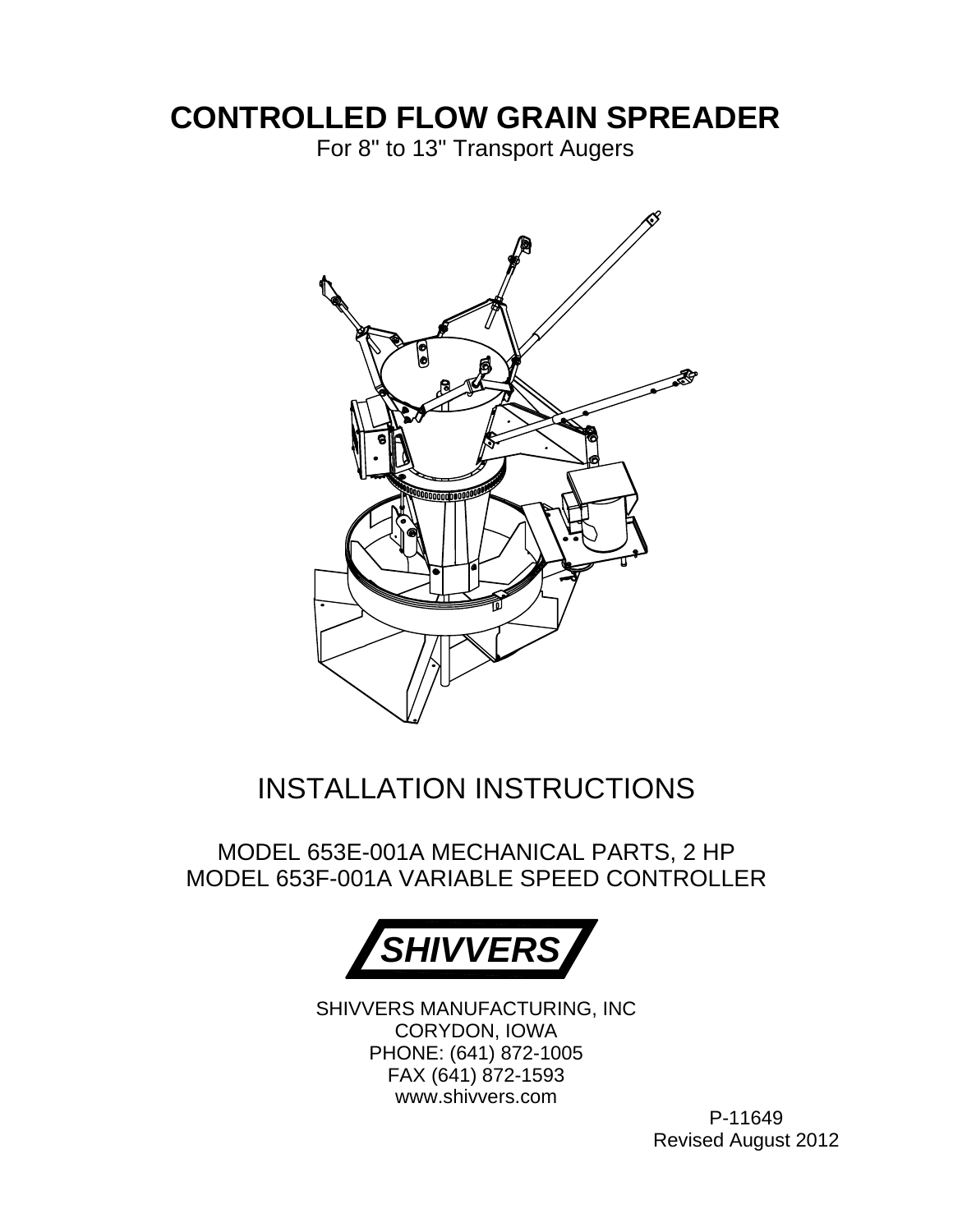#### **CONTENTS**

2.............INTRODUCTION 3-10........MECHANICAL INSTALLATION TOOLS NEEDED SAFETY PROCEDURES SET-UP PROCEDURE LO-FLO CHOKE PLATE INSTALLATION PAN BELT FLAG SWIVEL MOUNT BRACE MOUNT 11-12.......DIVERTER ADJUSTMENTS 13............CENTER FILL ADJUSTMENTS 14-16.......BIN INSTALLATION MOUNTING INSTALLATION ATTACHING SUPPORT LEGS VIEWING PLATFORM 18-28......ELECTRICAL INSTALLATION WIRING FOR MVX9000 WIRING FOR AF91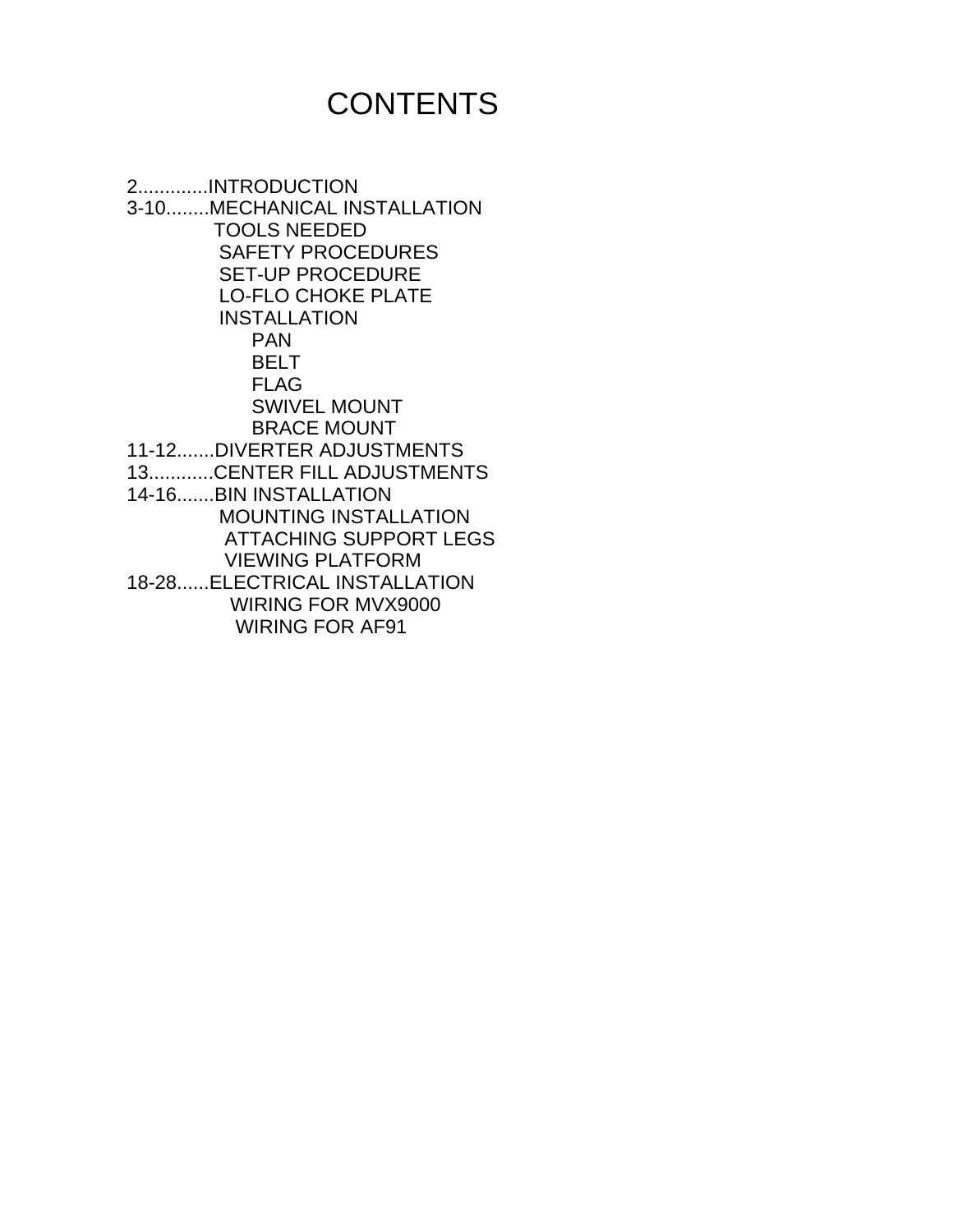### INTRODUCTION

 Congratulations on the purchase of your state-of the art grain spreader. We want to thank you for your purchase and take this time to let you know that we at Shivvers are here to help you with your grain moving and drying needs.

 To fulfill your expectations we want you to start out with your unit operating to it's full potential.

 To reduce your installation and set up time we have assembled most of the unit and preset adjustments at our plant.

 Shipment will come as two pallets and two boxes for ease of customer unloading and storage.

- 1). Spreader Assembly
- 2). Pan Assembly
- 3). Control Box
- 4). Parts Box

#### **NOTE: SAFETY CONCERNS ARE IN BOLD PRINT**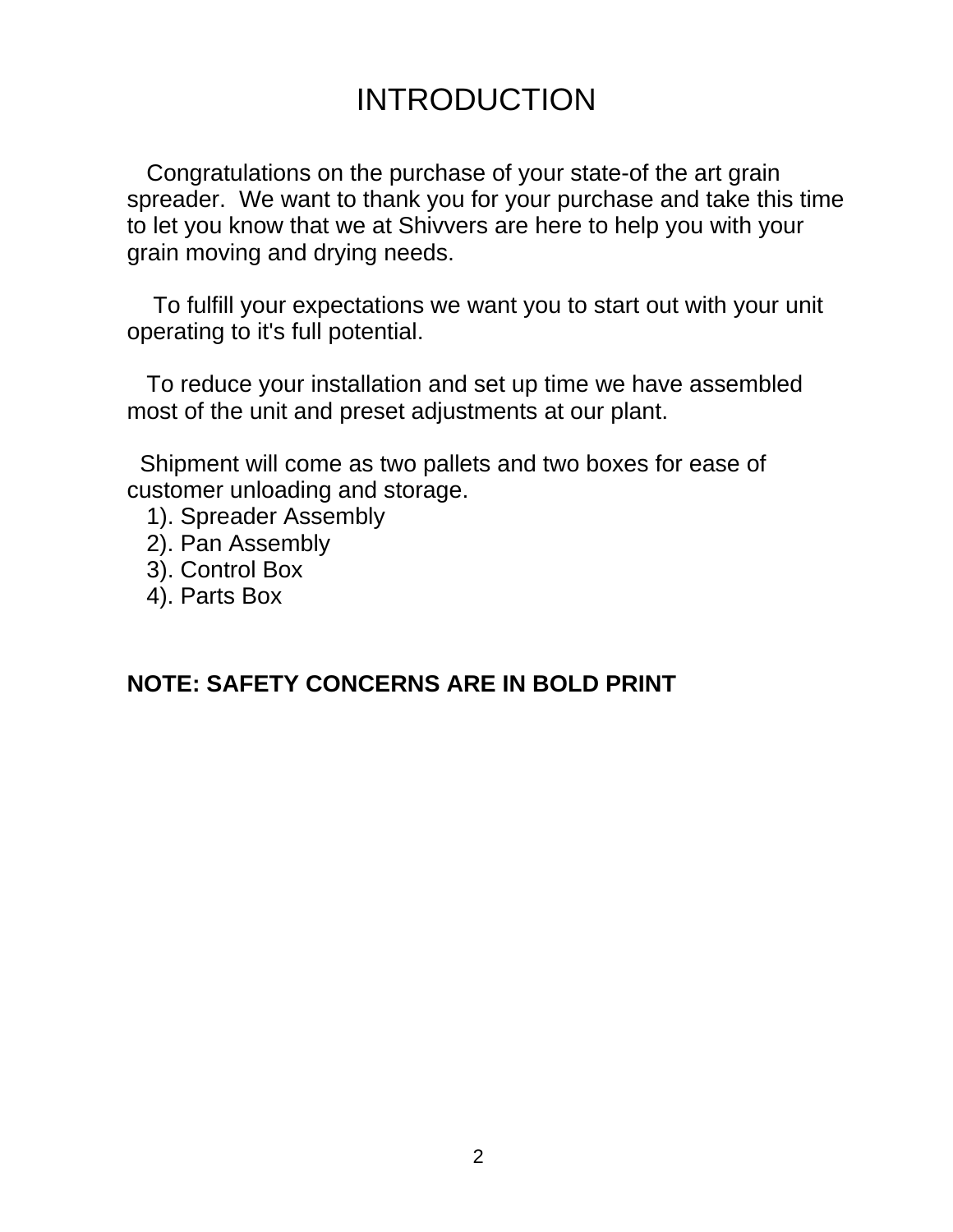#### TOOLS NEEDED

- 1). Hand Drill
- 2). Open End Wrench
- 3). 3/8' Socket Wrenches
- 4). 12" Crescent Wrench
- 5). Overhead winch/hoist
- 6). Guide Ropes
- 7). Hammer and Punch
- 8). Allen Wrenches
- 9). Tube of Sealer
- 10). 24" Level
- 11). **Safety Harness**
- 12). **Safety Glasses**
- 13). **Work Gloves**

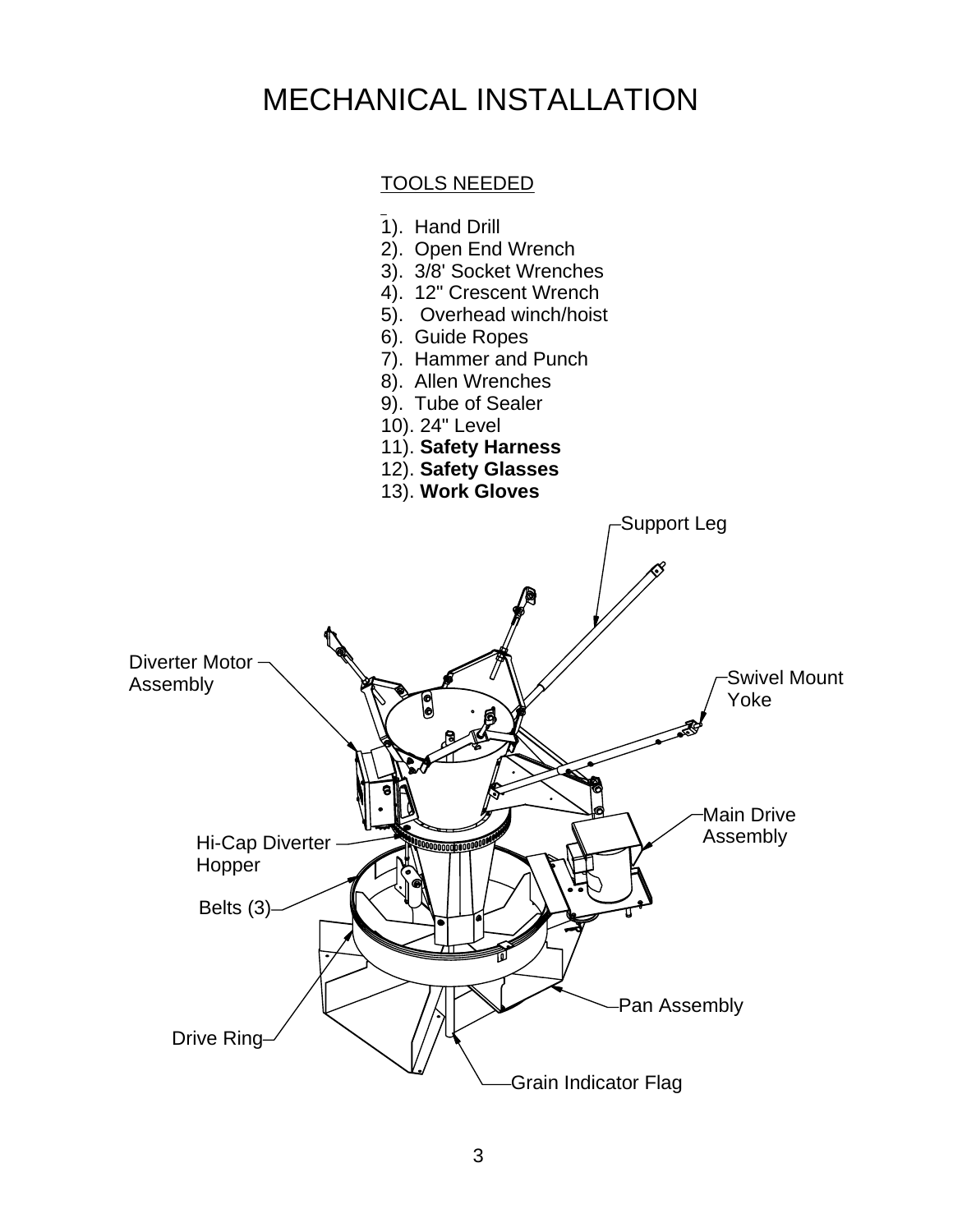\* To help avoid accidents please review all safety information in all manuals that came with this unit.

\* Review safety information included in the variable frequency drive manual.

 \* Do not try to operate this unit if it is not secured in its operational location. The rotating pan will cause injury if anyone is caught in its rotational sweep area.

 \* When servicing unit be sure that all electrical power is locked out at power box. This would include other equipment as well as the unit you are working on. (Refer to electrical section for more details.)

 \* Never try to do any adjustments while unit is running or when electrical power is not locked off.

- \* Do not try to install unit by yourself.
- \* Use safety harness while working on roof during set-up and maintenance.

#### Set Up Procedure

I. First set up an assembly area.

1) Secure overhead hoist in place above the center opening of the bin.

(Secure hoist to make sure that it cannot slide or move from center of opening.) 2) Remove spreader from shipping pallet and with help, carry it into bin and

place it under hoist.

 NOTE: You may have to remove the motor assembly unit to get into some bin doors.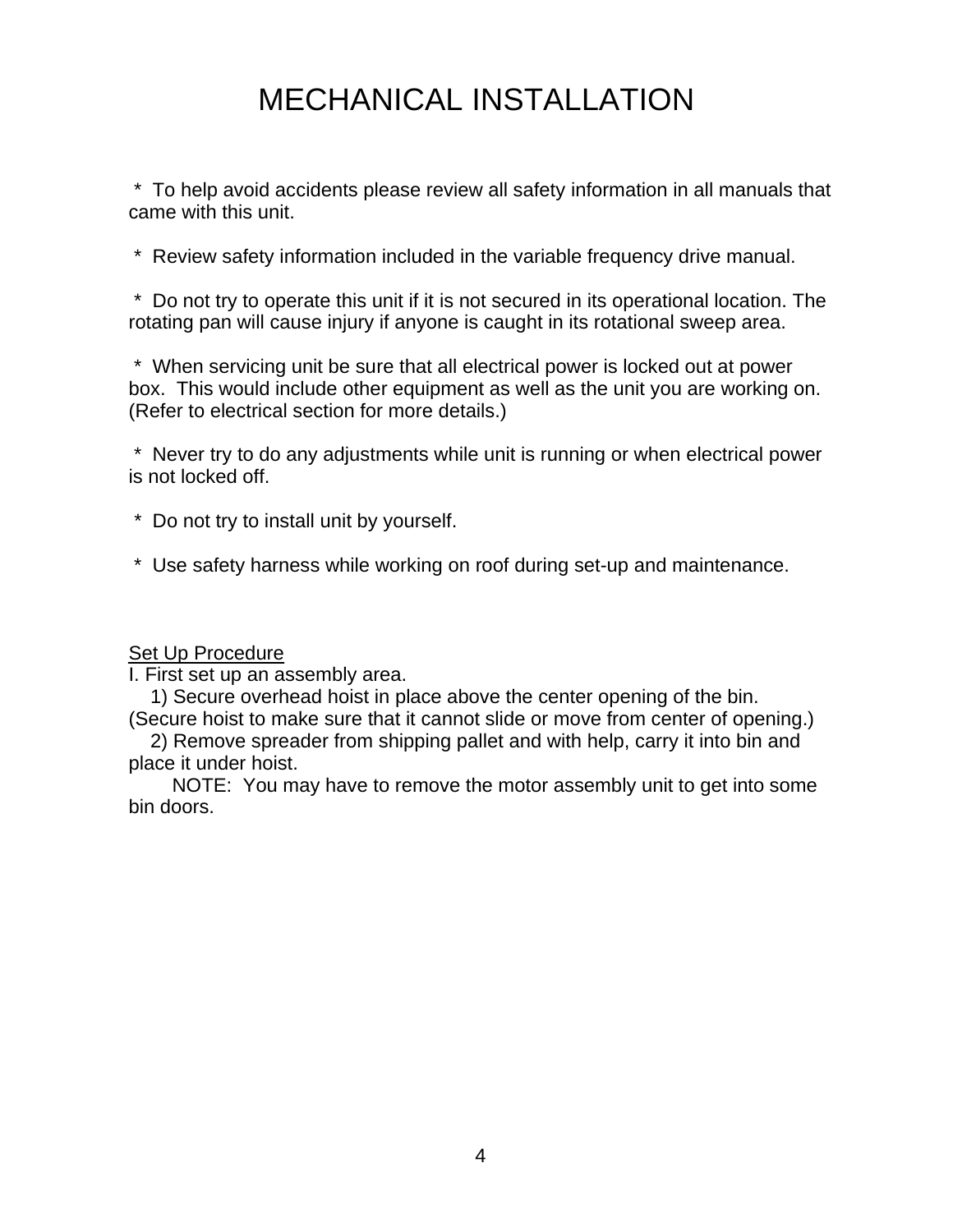#### Lo-Flo Choke Plate (8" or Smaller Augers only) (Less than 2500 bu/hr)

This plate, as shown installed, will allow you to properly spread grain at a lower rate than possible with the standard unit. This was developed to allow use of smaller, slower augers. Do not install this plate for 10" or larger input augers. Set Diverter Valve so it is as close to center shaft as possible. Use the 1/4-20 Bolts (2) and Lockwashers from kit to install plate before insalling pan. Set Diverter Plate to an opening that looks like it will take the flow from your input auger.

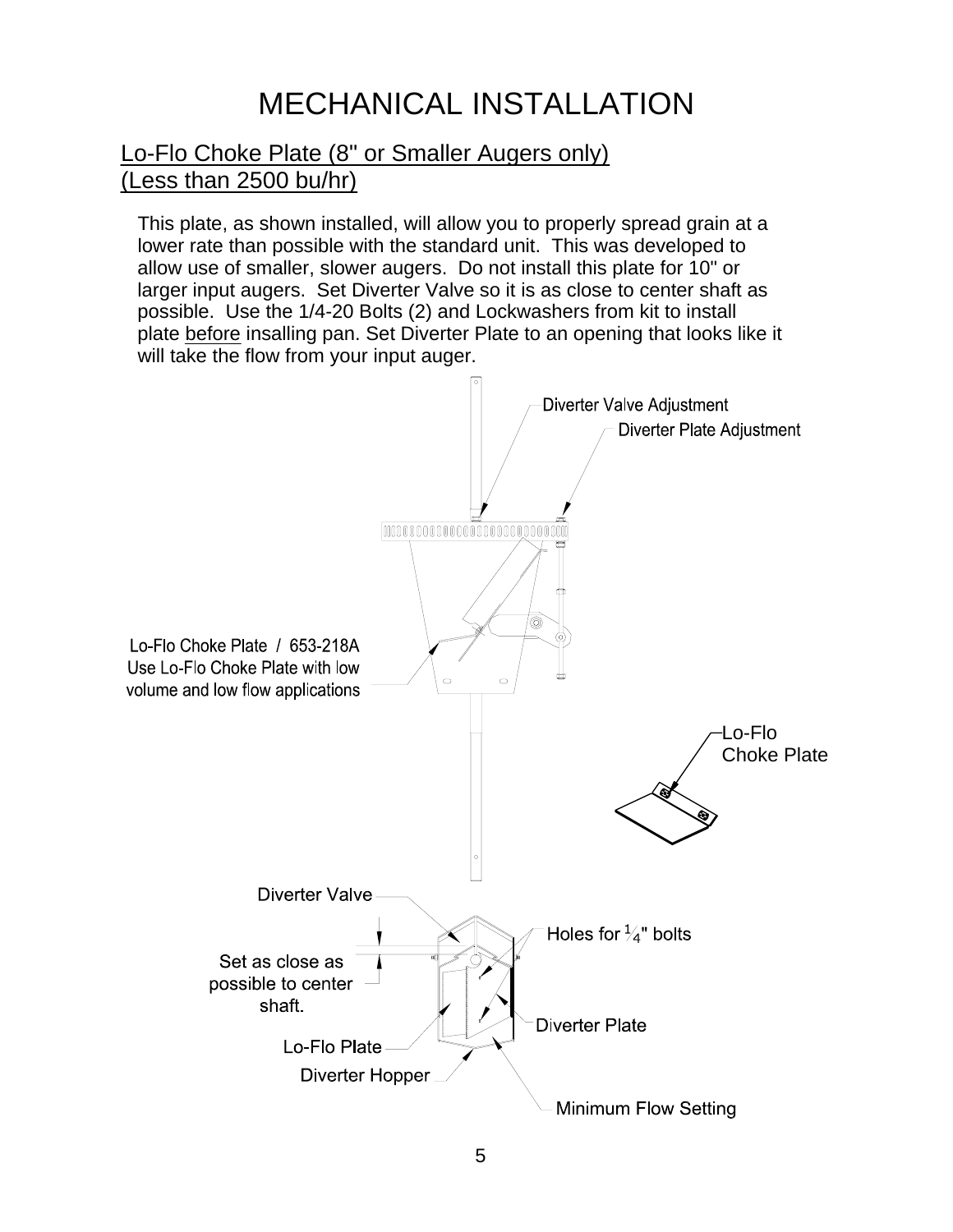II. Installing pan assembly

1). Set hopper assembly upside down on bin floor.

2). Note that drive belts are wrapped around drive pulley;

the excess is wire-tied to inside of pan.

- 3). Remove wire tie and stretch out belts.
- 4). Slide bearing seal onto and past shoulder on shaft
- 5). Slide pan assembly onto the hopper assembly shaft.

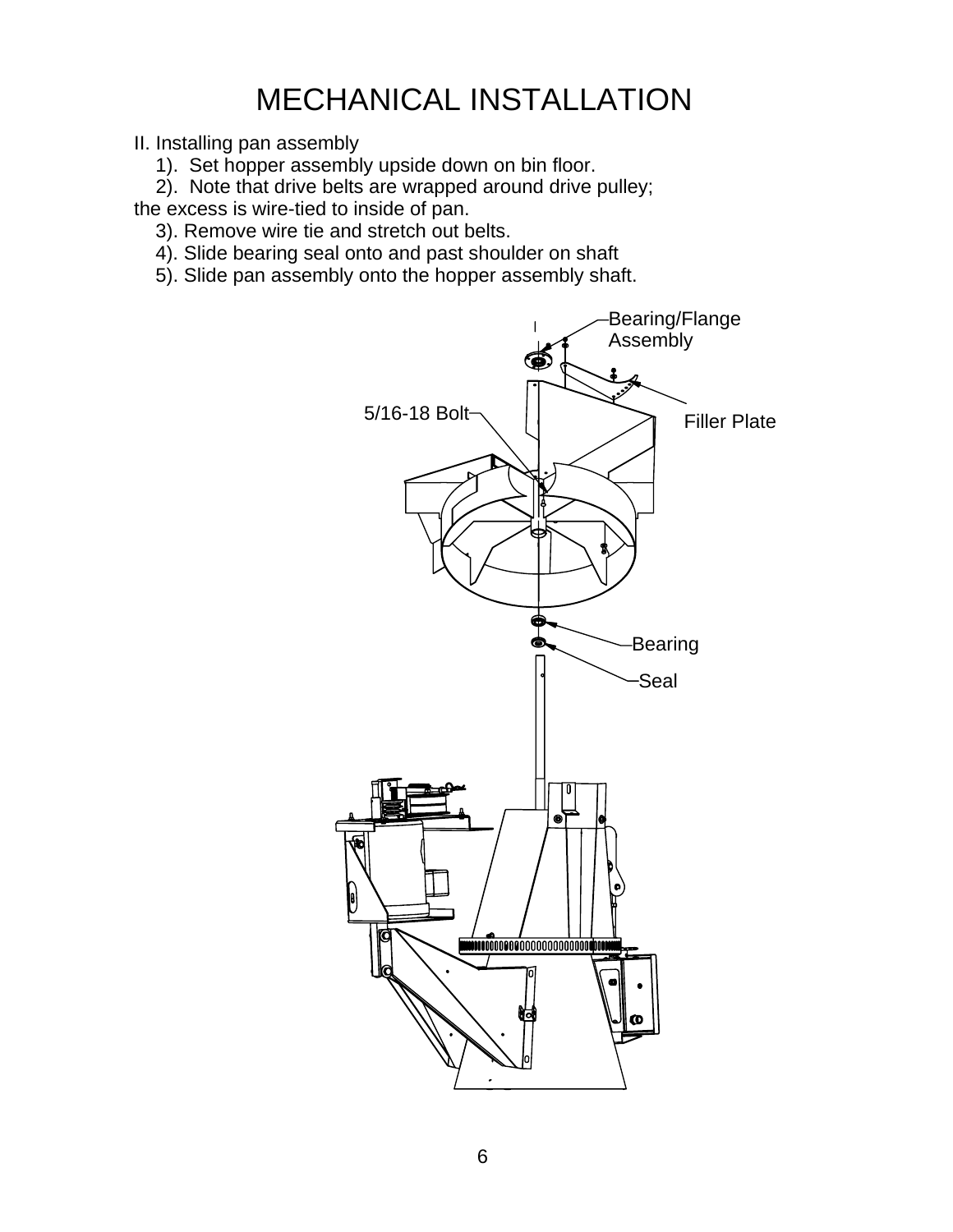#### III. INSTALLING AND ADJUSTING BELTS

- 1). Clamp "L" bracket that held unit to pallet to the edge of the pan as shown.
- 2). Loop all three belts over bracket.



3). Turn pan in the operational direction until the belts pop into place. Remove "L" Bracket.

4). Springs and pulleys are set at the factory and should not need adjustment.

#### **CRITICAL STEPS**

5). Check that the three V-Belts run centered on the idler pulley. Lift idler pulley spring mount while turning pan to remove any resistance which may exist in the idler pivot bearing (to simulate gravity when the unit is hanging in the grain bin). Be sure that the belts do not rub sides of idler pulley. NOTE: Belts run true only when pan is rotated in the operational direction.

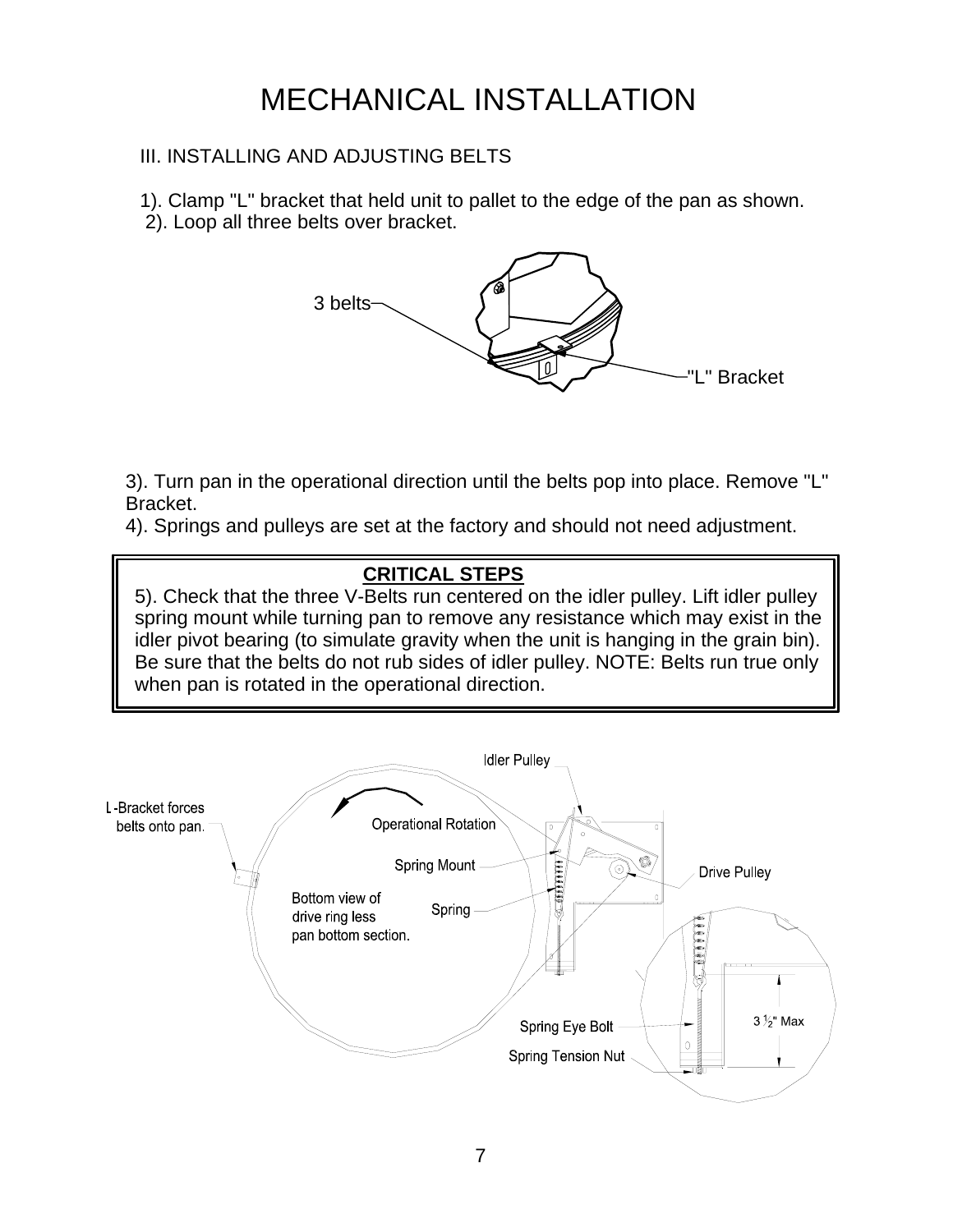#### IV. INSTALLING FLAG

 1). Place shims as required onto shaft, slide on flag and bolt in place with 5/16 bolt and nut. See drawing for proper orientation of Flag. Shims should take up room between flag and pan bearing. There should be no more than 1/16-1/8" vertical end play.

#### **NOTE: DO NOT OPERATE UNIT WITHOUT FLAG BOLTED SECURELY IN PLACE.**

Flag should point 60° counter-clockwise of the Diverter opening when looking down at your grain spreader. (Flag will point to area of bin where most of the grain will go).

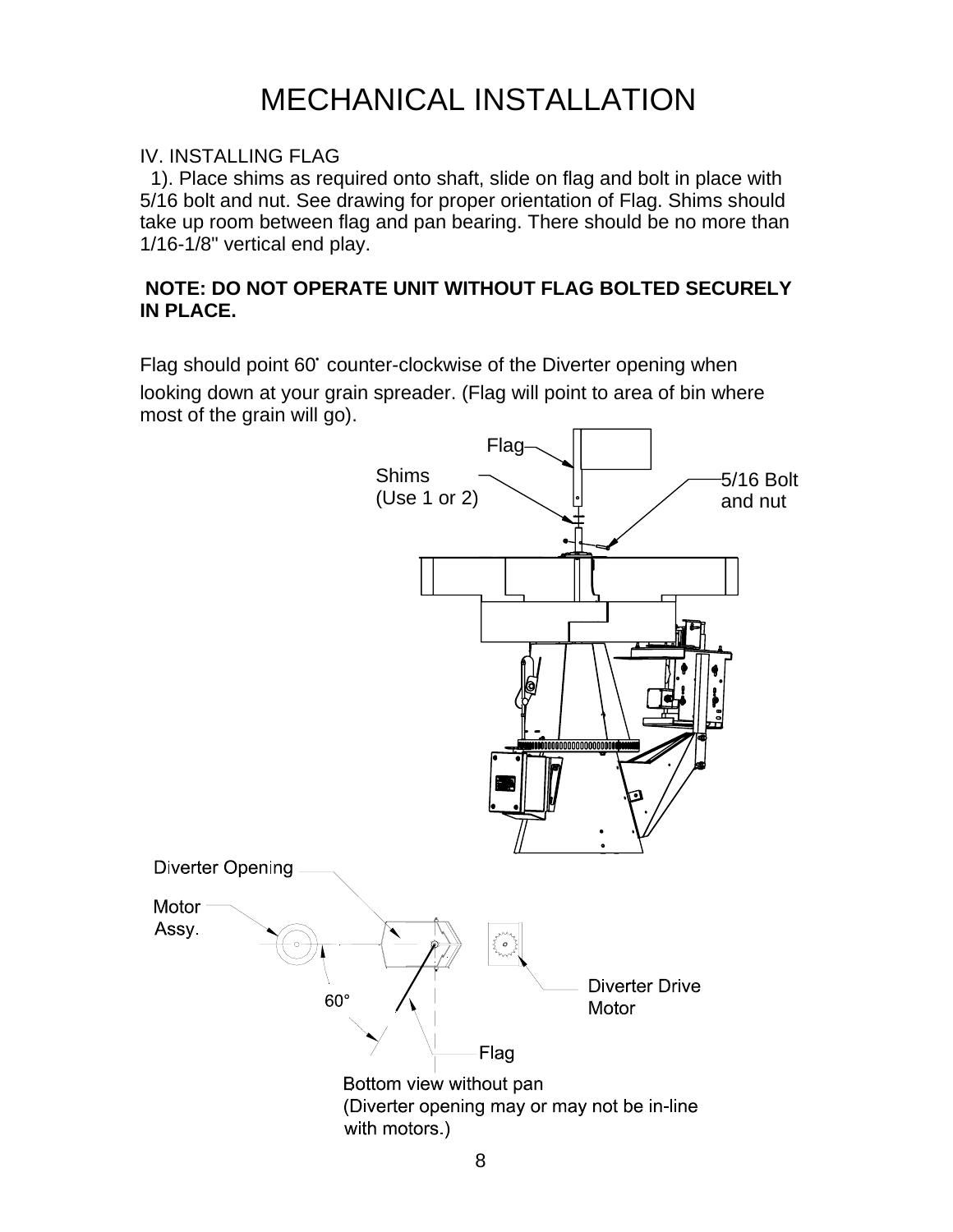#### V. ATTACHING SWIVEL MOUNT KIT (653-241A)

1). Carefully lay spreader on its side on the bin floor.

 2). Attach the (3) Swivel Mount Plates to the outside of the hopper and the (3) Reinforcement Straps to the inside of the hopper with 3/8 x 1 1/4" bolts, washers and locknuts. The nuts should be fastened on the outside of the Swivel Mount Plates.

 3). Bolt on Brackets Arms with 3/8 x 1 1/4" bolts, washers, and nuts and do not tighten completely until the assembly is in place.

 4). Attach Swivel Mount Eyelet Bolts and Swivel Mount Brackets. Finger tighten the bolt with about 1" of the bolt extending past the double-locking nuts.

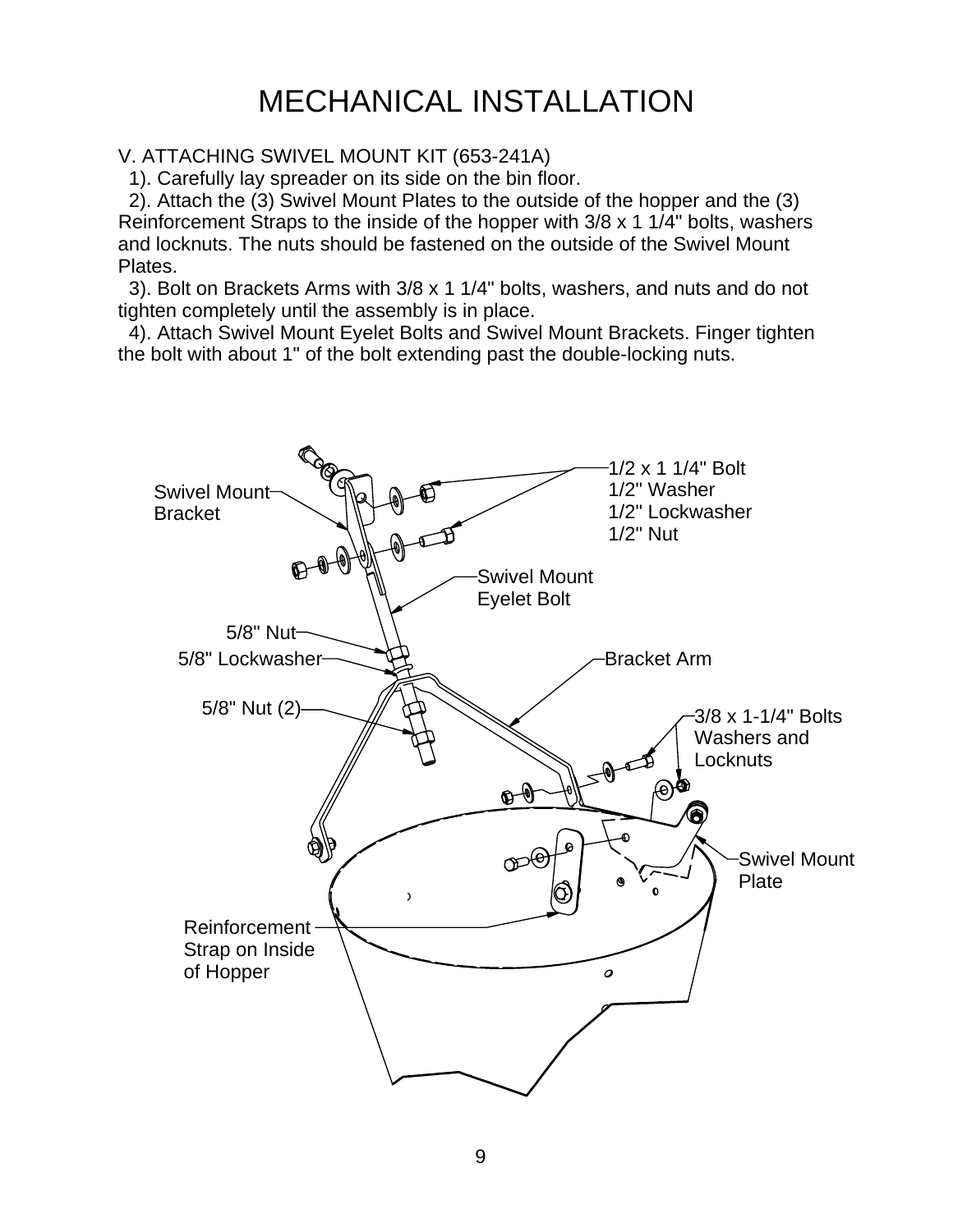VI. BRACE MOUNT KIT, 653-039A

 1). Bolt Inside (Small) Support Leg to U-Channel on hopper. Sides of U-Channel should be in contact with tube sides, holding support legs in place, yet able to move when nominal force is applied.

 2). Bolt the Swivel Mount Yoke to the Outside (Large) Support Leg with an angle that will approximately match your roof line.

 3). Secure Support Leg Assembly together with lock bolts at about 48" length. Set at about 10° from horizontal.

#### **Adjust swivel mount yoke so that threaded bolt will be approximately perpendicular to your bin roof.**

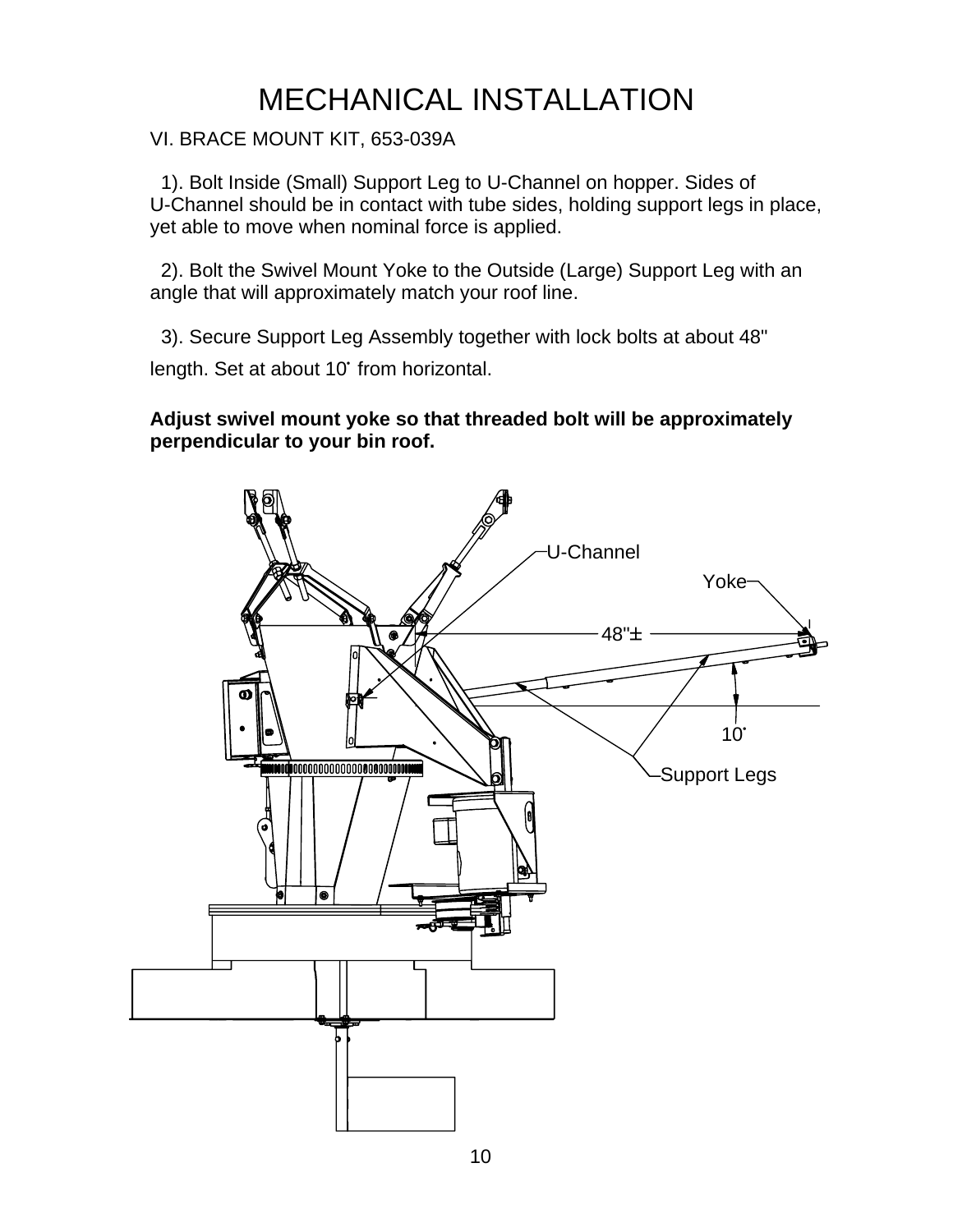### DIVERTER ADJUSTMENTS

#### INITIAL ADJUSTMENT OF DIVERTER VALVES

13" Augers only

 The diverter valve comes from the factory pre-set for 13" transport augers, with an opening of 2 1/2". It will need to be adjusted for 10" augers.

The plate adjust comes from the factory set wide open.

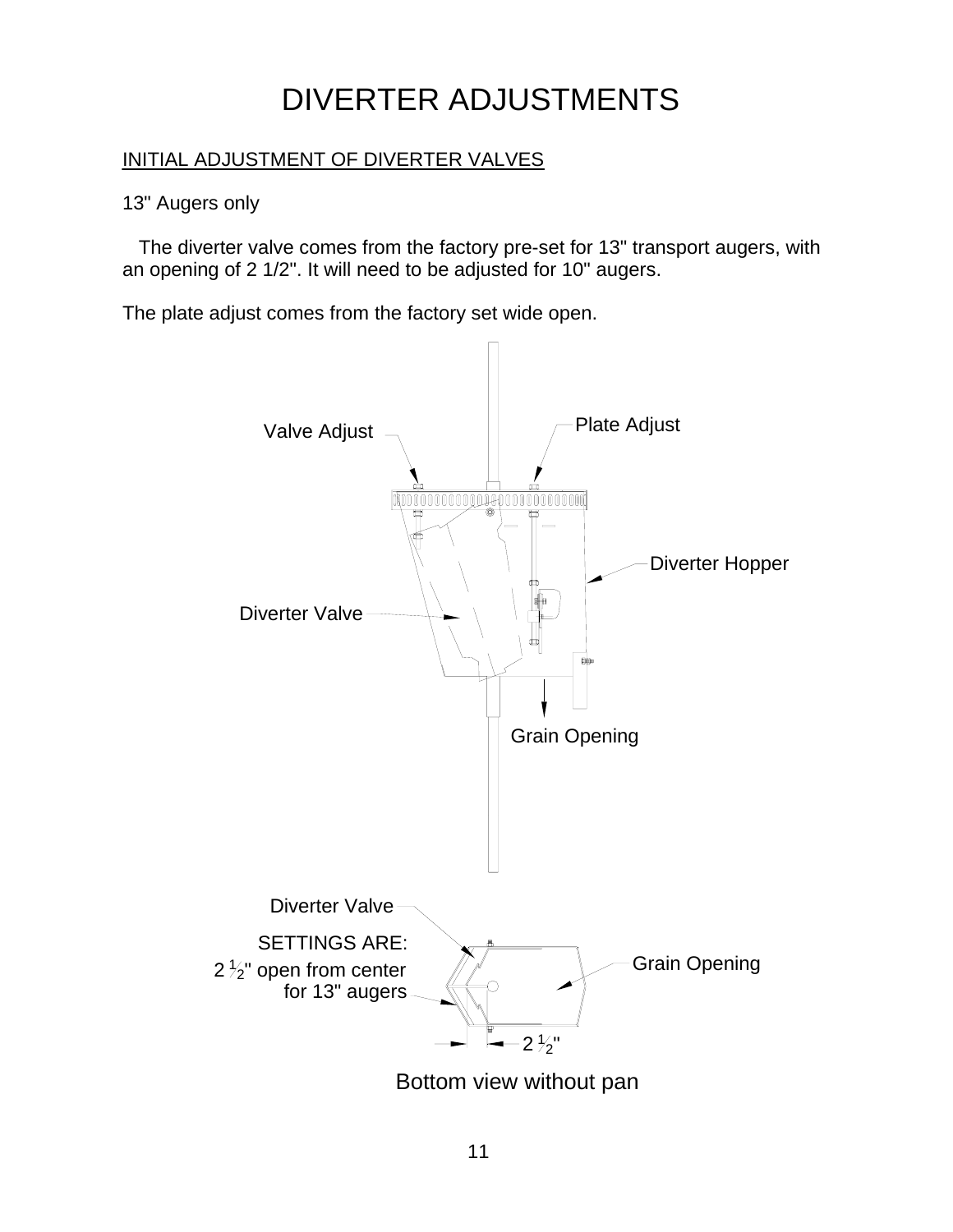### DIVERTER ADJUSTMENTS

#### <u>bolish Adjustment of Divertor Valve</u>

10" or Smaller Augers Only

The Diverter Valve comes from the factory preset for 13" transport augers with an opening of 2 1/2". It will need to be adjusted closed for 10" or smaller augers.

Use the Diverter Valve adjustment and completely close the Diverter Valve against the center shaft.

The plate adjust comes from the factory set wide open.

8" or Smaller Augers

Make sure the Lo-Flo Choke Plate has been installed (See Page 6)

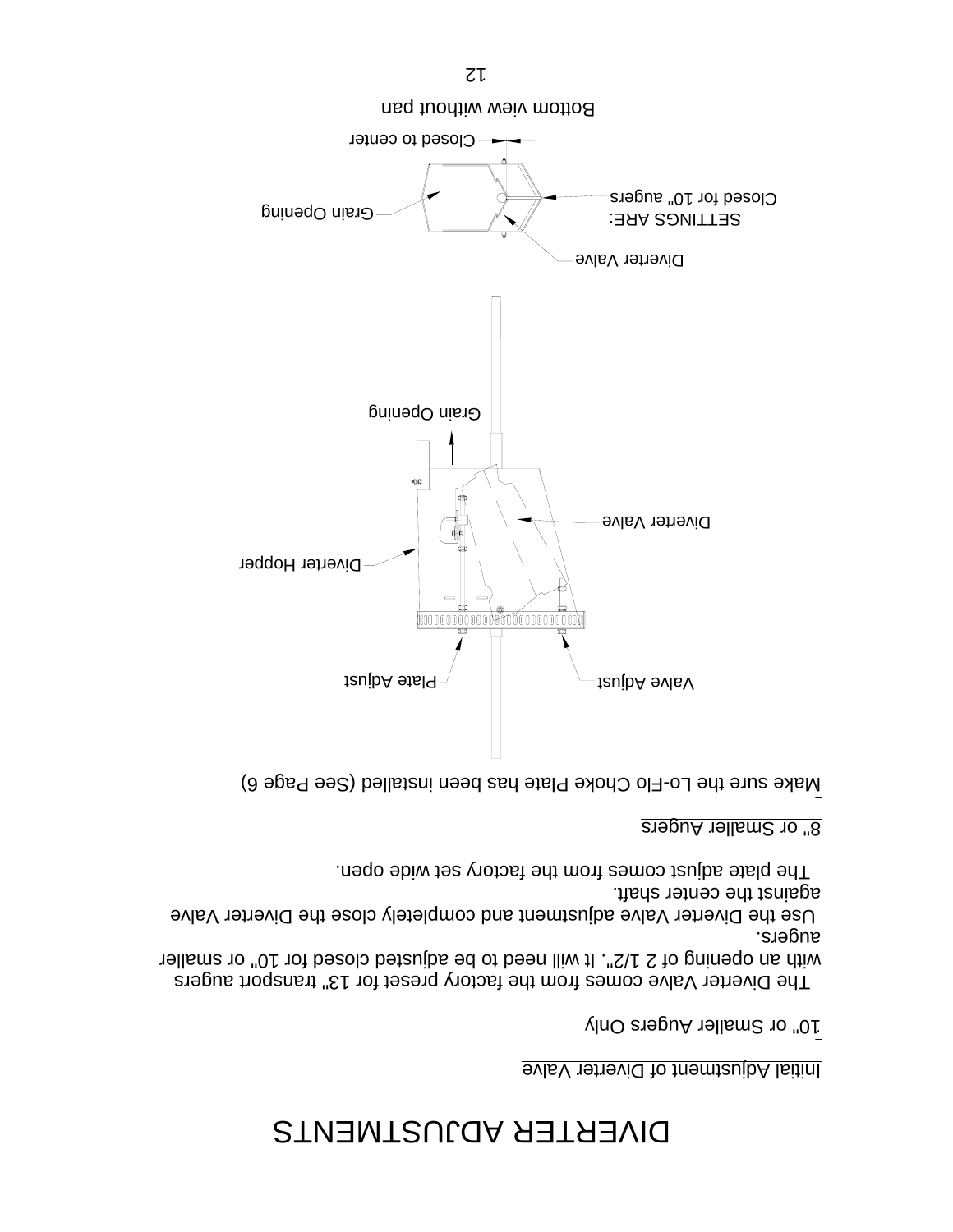### CENTER FILL ADJUSTMENT

#### Filler Pan Plate

This plate, as shown installed, will allow you to properly spread grain and regulate the center distribution of grain.

It is shipped in the full open position, which should work in most applications.

The only reason to change position of the plate is if you are getting a large amount of grain in the center of the bin. This may also indicate a rotation speed that is too slow. Review operation instructions before making changes.

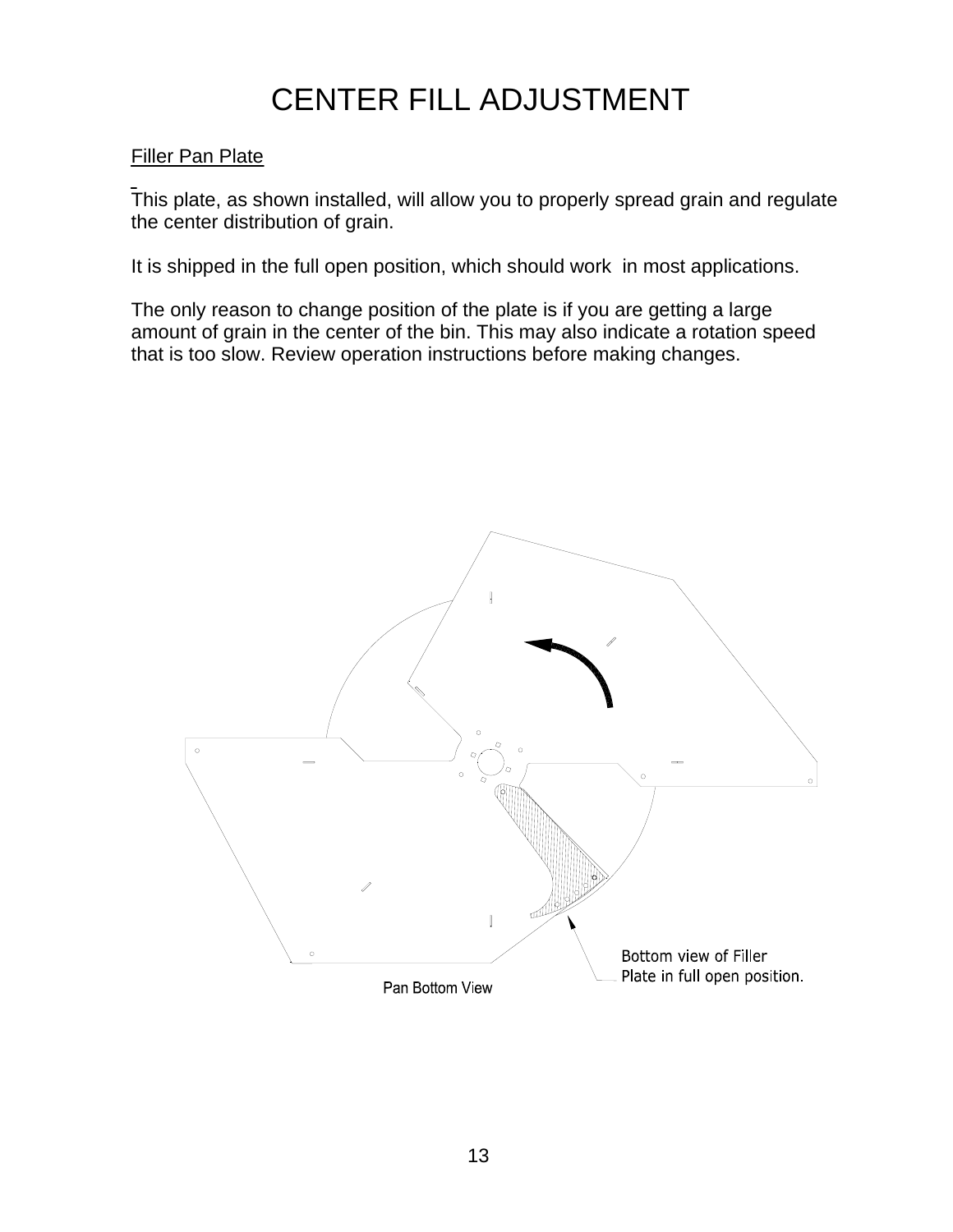I.Mounting Spreader

1). Drill three 1/2" holes equally spaced at 120~ intervals in the bin roof ring.

 2). Attach cable end of hoist **with a winch web strap** to the inside cross members and center it so that the spreader will hang as perpendicular as possible.

 3). Attach guide rope to the main motor mount arms. Do not attach guide rope to flag as damage to the main center shaft may result.

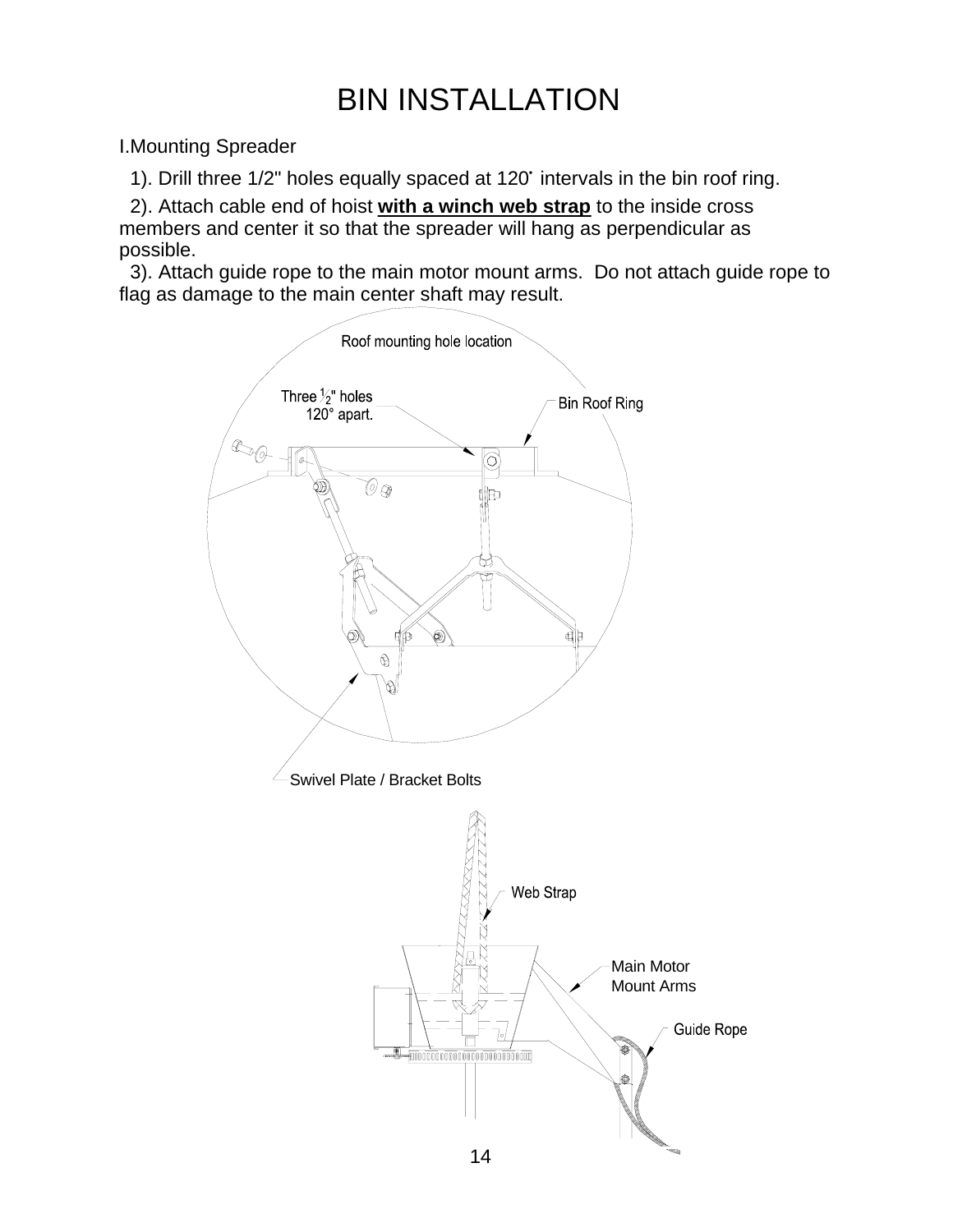### BIN INSTALLATION

 4). Hoist unit to roof. Person on floor will need to move spreader around augers and any chains or cables with the guide rope.

 5). Bolt unit to the bin roof ring with the three swivel mount Brackets. Use washers on both sides of ring to prevent pull-through. (See page 9)

 6). Level the spreader by adjusting nuts on the eyebolts. Check level on the rim of the hopper.

 7). Tighten all mounting bolts and nuts securely. Do not forget the swivel plate/bracket bolts. (See page 9)

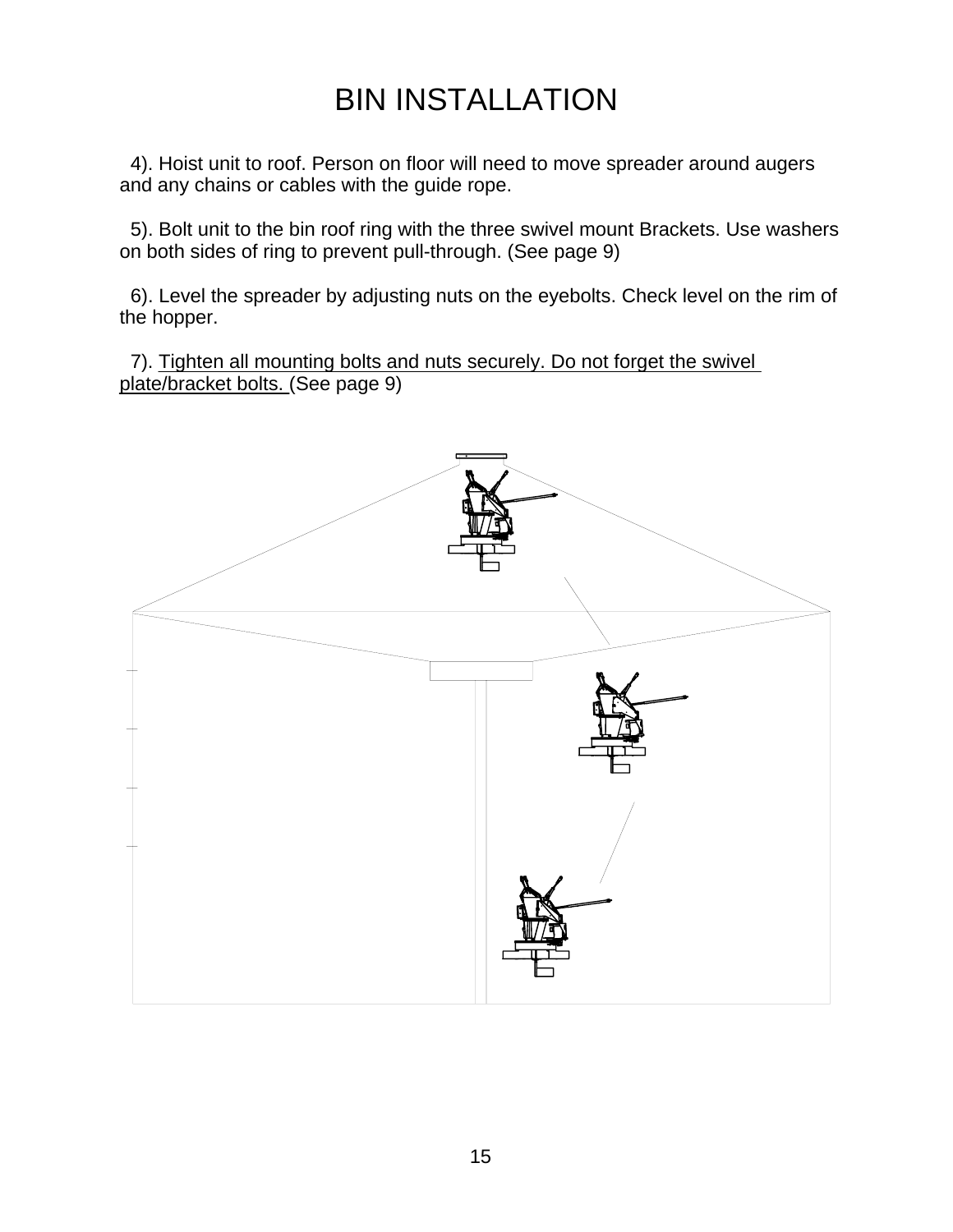### BIN INSTALLATION

#### II. Attaching Support Leg

1). Be sure you have leveled the spreader, (See page 15)

 2). Force the support leg to line up between ribs of the roof. To mark location in bin roof for mounting of support legs, reach down from the center fill hole, pull up hard on the support leg so the end of the Swivel Mount Yoke bolt will leave a dent in the roof of the bin.

3). Mark dent with a center punch and drill a 1/2" hole through the roof.

4). Pull Swivel Mount Yoke Bolt through hole.

 5). Place roof plate on bolt after placing a bead of sealer around edge of plate and tighten 1/2" bolt down securely.

6). Use the supplied self-drilling screws to secure roof plate to bin roof.



#### III. Viewing Platform

 Bin stairs or platform with rail are recommended to allow safe viewing and control of the spreader at the manhole entrance.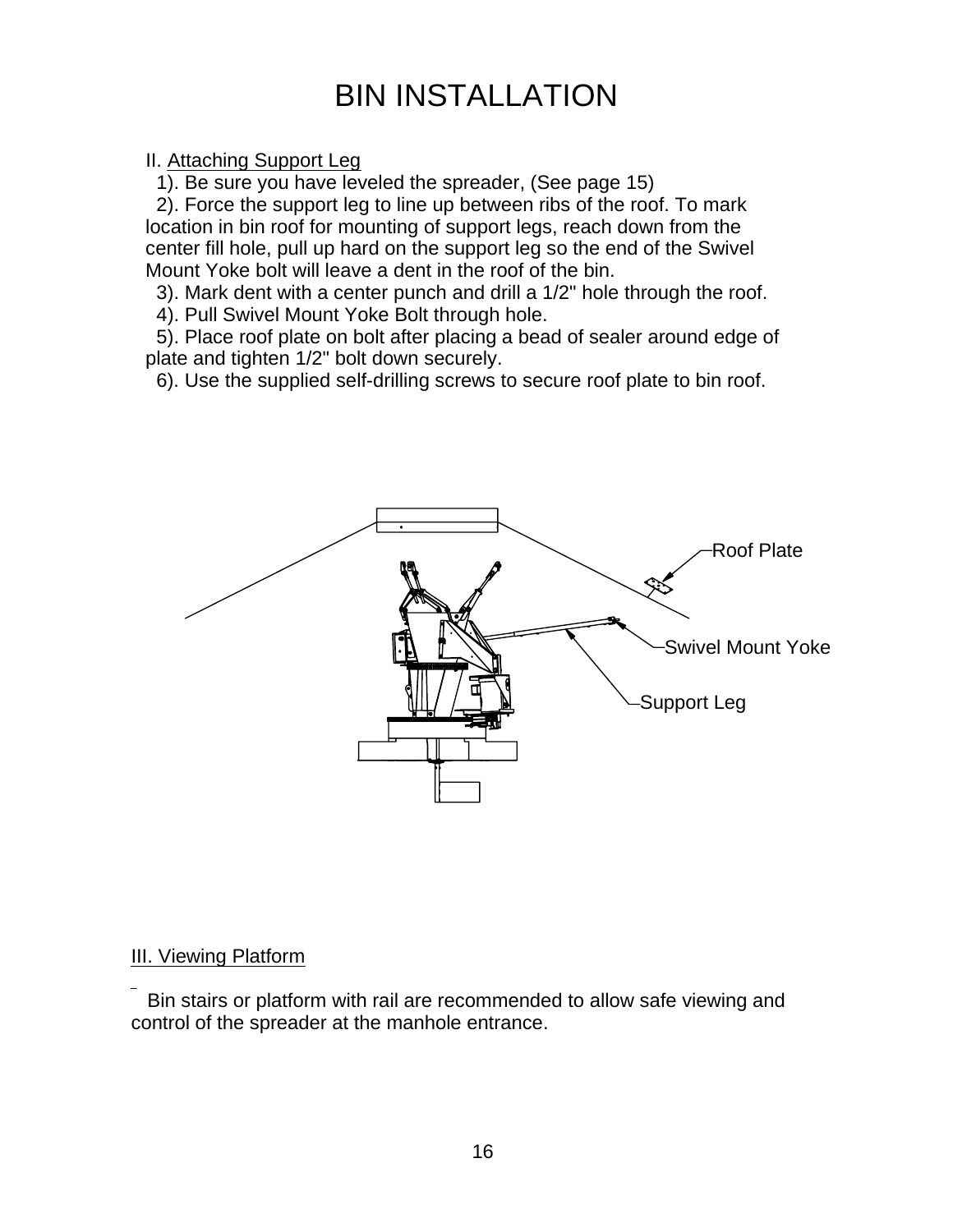

#### **TYPICAL ELECTRICAL LAYOUT**

**ALL ELECTRICAL WIRING SHALL BE INSTALLED IN COMPLIANCE WITH THE LATEST EDITION OF THE ANSI/NFPA STANDARD 70, NATIONAL ELECTRICAL CODE, AS A MINIMUM REQUIREMENT, AND IN COMPLIANCE WITH LOCAL WIRING CODES AS APPLICABLE.**

**WIRING MUST BE DONE BY A COMPETENT ELECTRICIAN. A LICENSED ELECTRICIAN IS RECOMMENDED, AND MUST BE USED WHEN REQUIRED BY LOCAL OR STATE STATUTES.**

Do not run spreader pan motor wires through any other control box, including a Compudry box. It will make a Compudry ERROR and not work properly.



#### **CRITICAL STEP**

Rotating spreader pan backwards has the potential to force the V-belts off the idler!! Start unit only momentarily while checking for proper spreader pan rotation. After proper rotation is ascertained, run spreader for 2-3 minutes and then visually check that all V-belts are still properly installed.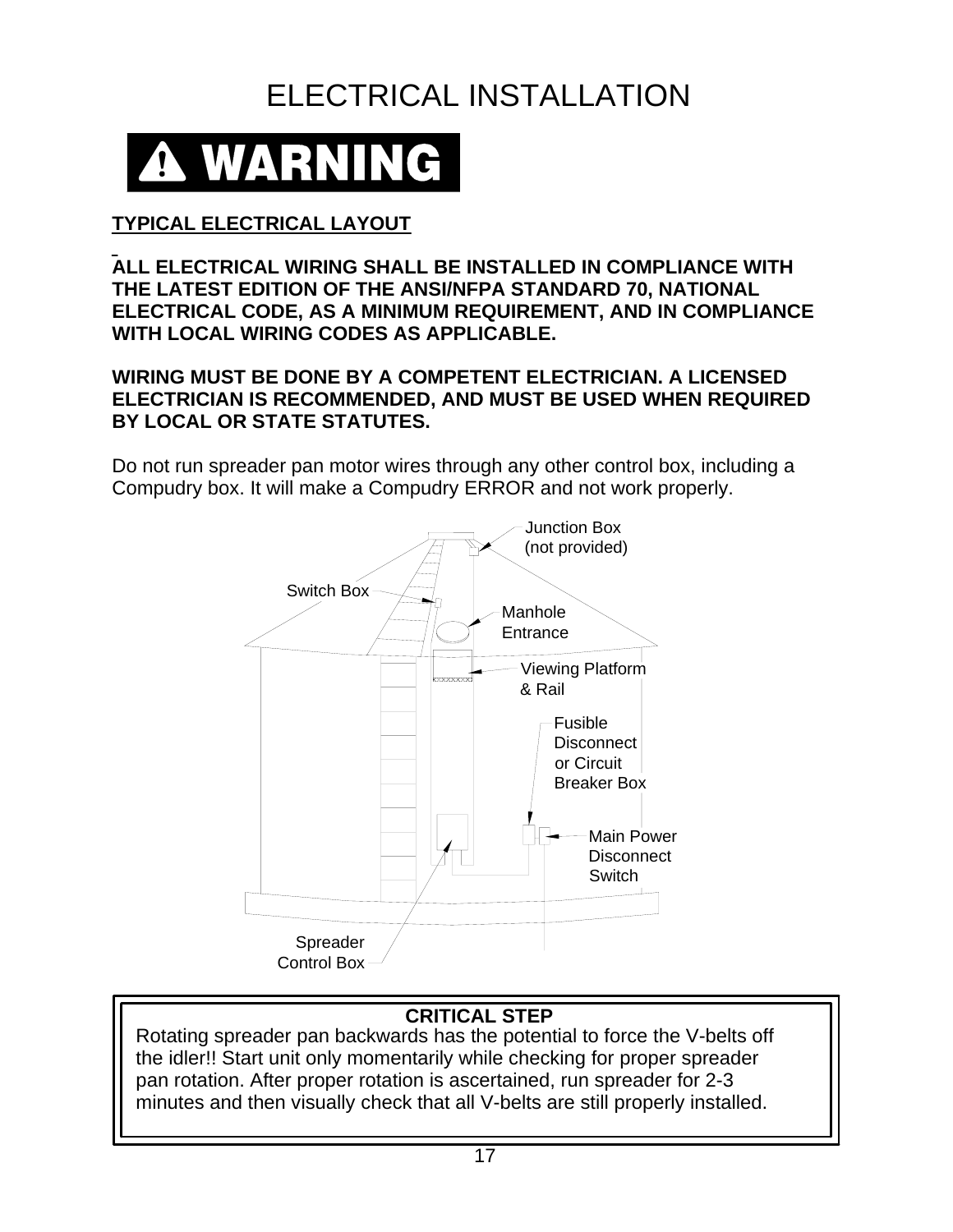# A DANGER

#### **Disconnect and lock out all power before wiring. See the Adjustable Frequency Drive instruction manual for more safety and wiring information.**

 1). Mount the spreader control box in a convenient location, but try to keep it out of direct sunlight as much as possible, especially if it will be operated in ambient temperatures above 60 degrees Fahrenheit. The variable speed drive will not operate if it gets too hot. A shade may have to be installed if the control box gets too warm from sunlight.

 2). A circuit breaker or fusible disconnect switch must be installed in line with the incoming power to the spreader control box. This will also function as the power switch for the spreader. It should be sized for the motor on the spreader and for either single phase or three phase power. A power switch is not provided with the unit because it is recommended to use the stop button on the variable frequency drive to slow down and stop the spreader instead of shutting off the incoming power while the spreader motor is running.

|    |       |              | Wire Size to Control Box |
|----|-------|--------------|--------------------------|
| Hp | Phase | Fuse/Breaker | and Spreader Motor       |
|    |       | 20 Amp       | 12 AWG                   |
|    | ્ર    | 15 Amp       | <b>12 AWG</b>            |

Wiring for Cutler-Hammer MVX9000 V/F Drive (E-6377) (Starting approximately Mid-2004) See next section for wiring Cutler-Hammer AF91 V/F Drive (E-6342)

3). Make sure there is no power coming into the panel. If power has been connected, wait at least five minutes after power-down before removing the front cover. Unhook the spring from the front cover of the spreader control box.

 Remove 5 screws holding the front panel on to gain access to the wiring terminal strips. Lift on the top and bottom of the MVX9000 drive and swing open the doors to reveal the internal components of the drive. This will allow full access to the drive terminals for wiring incoming power to the drive and to wire from the drive to the motor. Never operate the drive with the frequency drive doors open.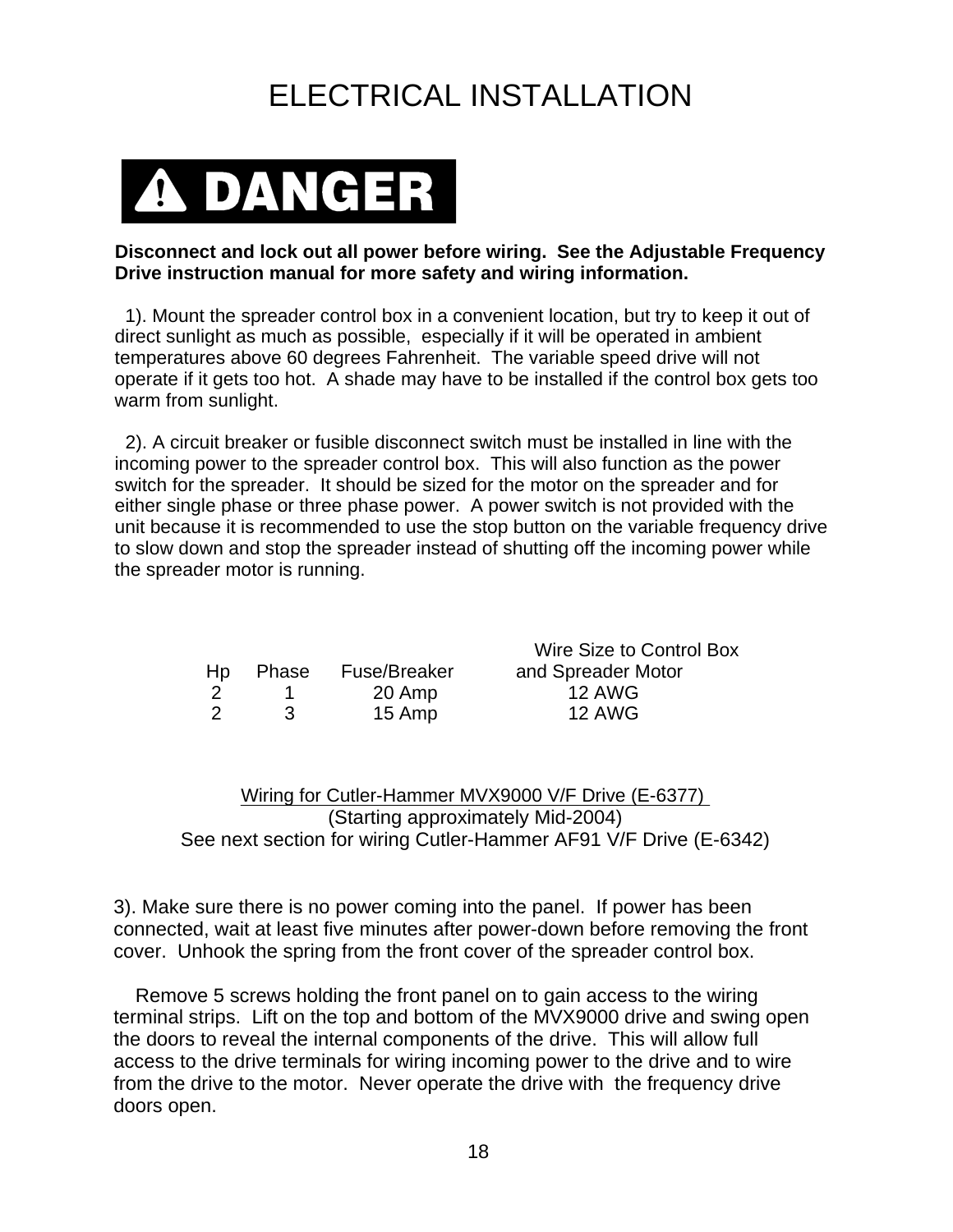4). Wire incoming power, in conduit, 220 Volts AC, Single or Three Phase into the spreader control box using the right hand knockout hole. See incoming wiring diagrams for Cutler-Hammer MVX9000 V/F Drive. Don't forget to place a wire from V/F Drive terminal L1 to terminal 12 of the 12 pole terminal strip. This is 115 VAC power for the diverter motor. For three phase installations, make sure this is not the wild leg. If it is not possible to obtain 115 VAC from one leg of the three phase, be sure to use the optional control transformer to derive the 115 VAC.

 5). Wire power, in conduit, to the spreader pan motor and diverter motor, from the spreader control box, using the knockout hole in the center of the box. A junction box will need to be provided near the peak of the bin for making connections to the flexible cords coming from the motors. See outgoing wiring diagrams for Cutler-Hammer MVX9000 V/F Drive.

 6). Wire the 4 conductor shielded control cable, in conduit, to the switch box, from the spreader control box, using the knockout hole on the left side of the box. See outgoing wiring diagrams for Cutler-Hammer MVX9000 V/F Drive. The switch box should be located near the manhole opening in the bin roof.

 7). Re-close the V/F Drive doors. Re-install the front panel on the spreader control box. Apply power to the spreader control box. The red indicator lights for "STOP", "FWD", and "U", on the V/F Drive should be on. The 4 digit display should show "000.0". The 4 digit display is programmed to show percentage of speed, from 0 to 100.2%.

 8). Position someone at the top of the bin to observe the spreader pan rotation. When looking down on the spreader from above, rotation should be clockwise. IF ROTATION IS NOT CORRECT, BELTS MAY BECOME MISALIGNED! Press the start switch on the drive and then press the stop switch to momentarily start and stop the spreader while checking for spreader rotation. The "RUN" indicator light should come on. (The display should ramp up to the last set speed. If it stays at 00.0, toggle the pan speed up switch. Press the Stop switch on the drive and the speed will ramp down to 00.0). Check for proper rotation. If pan rotation is not correct, power the drive down, lock out the power, wait at least 5 minutes, then exchange any two wires going to the spreader pan motor.

#### **CRITICAL STEP**

Rotating spreader pan backwards has the potential to force the V-belts off the idler!! Start unit only momentarily while checking for proper spreader pan rotation. After proper rotation is ascertained, run spreader for 2-3 minutes and then visually check that all V-belts are still properly installed.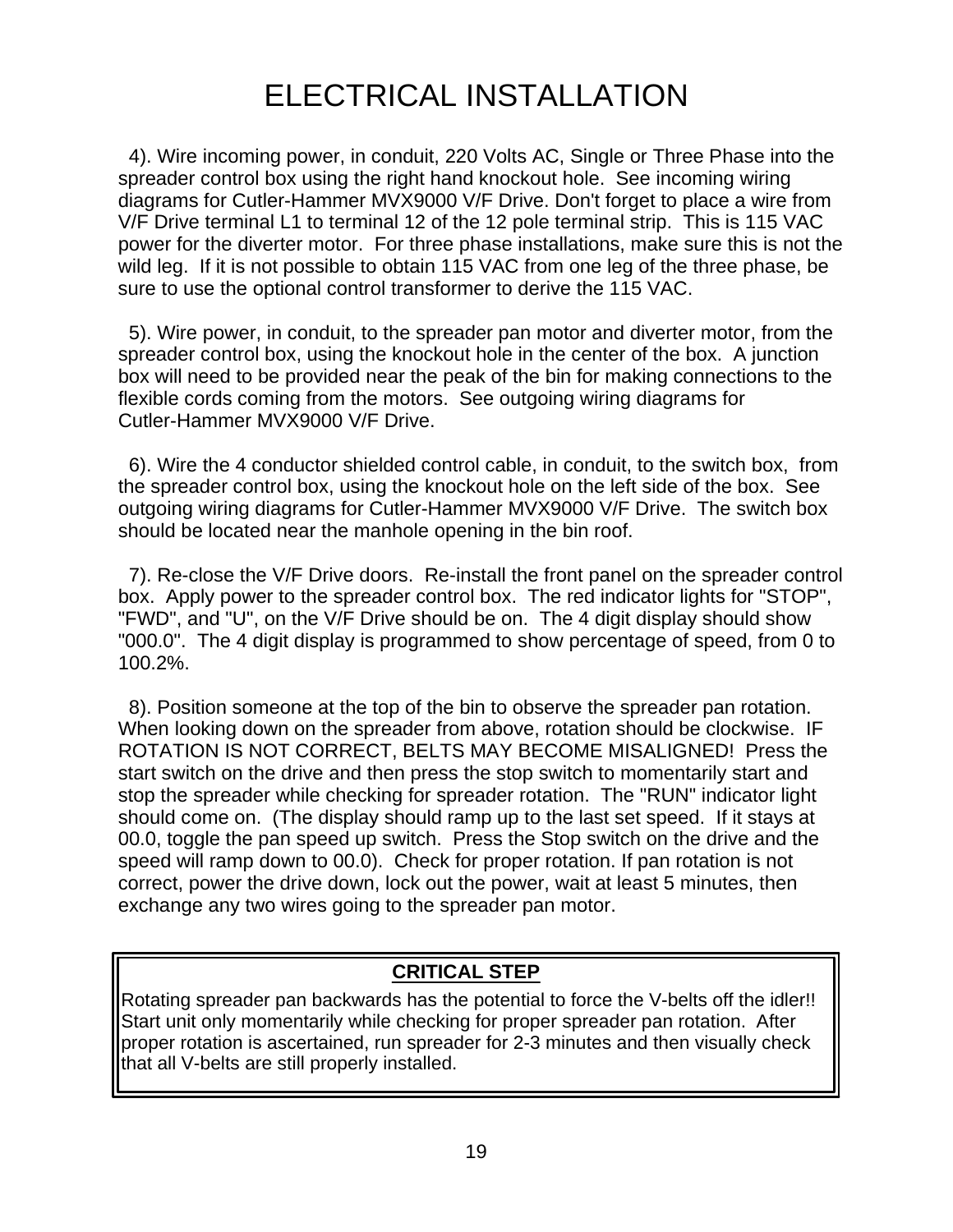

**Disconnect and lock out all power before changing wiring. Wait at least 5 minutes after locking out incoming power before opening access to terminals. Otherwise there is the danger of electrical shock.**

 9). Once the rotation is OK, slowly increase speed and check for excessive vibration. It may be necessary to add additional support.

 10) Check for diverter operation. If the diverter motor switch is ON at the switch box, the diverter ON light should come on and the diverter will slowly rotate whenever the spreader pan is running at a speed above 00.0. Make sure that shutting the diverter switch off at the switch box causes the light to go off, and that the diverter stops rotating

 11). Check for spreader pan speed control at the switch box. The drive has to be started first.

 12). The V/F drive is configured at the factory for a 2 Hp motor. It can also control a 1 Hp motor. Only if the drive is connected to a 1 Hp motor, reprogram the drive as follows, or go to Step 13.

With the drive powered up and not running, the display will show 00.0.

| <b>PRESS</b>                        | <b>DISPLAY</b>               |
|-------------------------------------|------------------------------|
| <b>Right arrow</b>                  | 20.                          |
| If the display shows something else |                              |
| press the up or down arrows         |                              |
| until it shows 20.                  |                              |
| <b>Right arrow</b>                  | 20.01                        |
| Up arrow until display shows        | 20.05                        |
| Right arrow (Motor FLA)             | 5.4                          |
| Enter                               | 5.4 Flashing                 |
| Down arrow until display shows      | $\_4.0$ Flashing             |
| (This is motor nameplate amps.)     |                              |
| (4.0 is the lowest setting.)        |                              |
| Enter                               | "_End" will flash then __4.0 |
| Left arrow                          | 20.05                        |
| Left arrow                          | 20.                          |
| Left arrow                          | 0.0                          |

If a number or display is passed, press the Down arrow to go back to the proper number or display. The drive is now configured for a 1 Hp motor or motor with a nameplate full load amp rating of 4.0 amps. Start the drive to confirm proper operation.

13). Reconnect the spring from the spreader control box access panel to the outer door.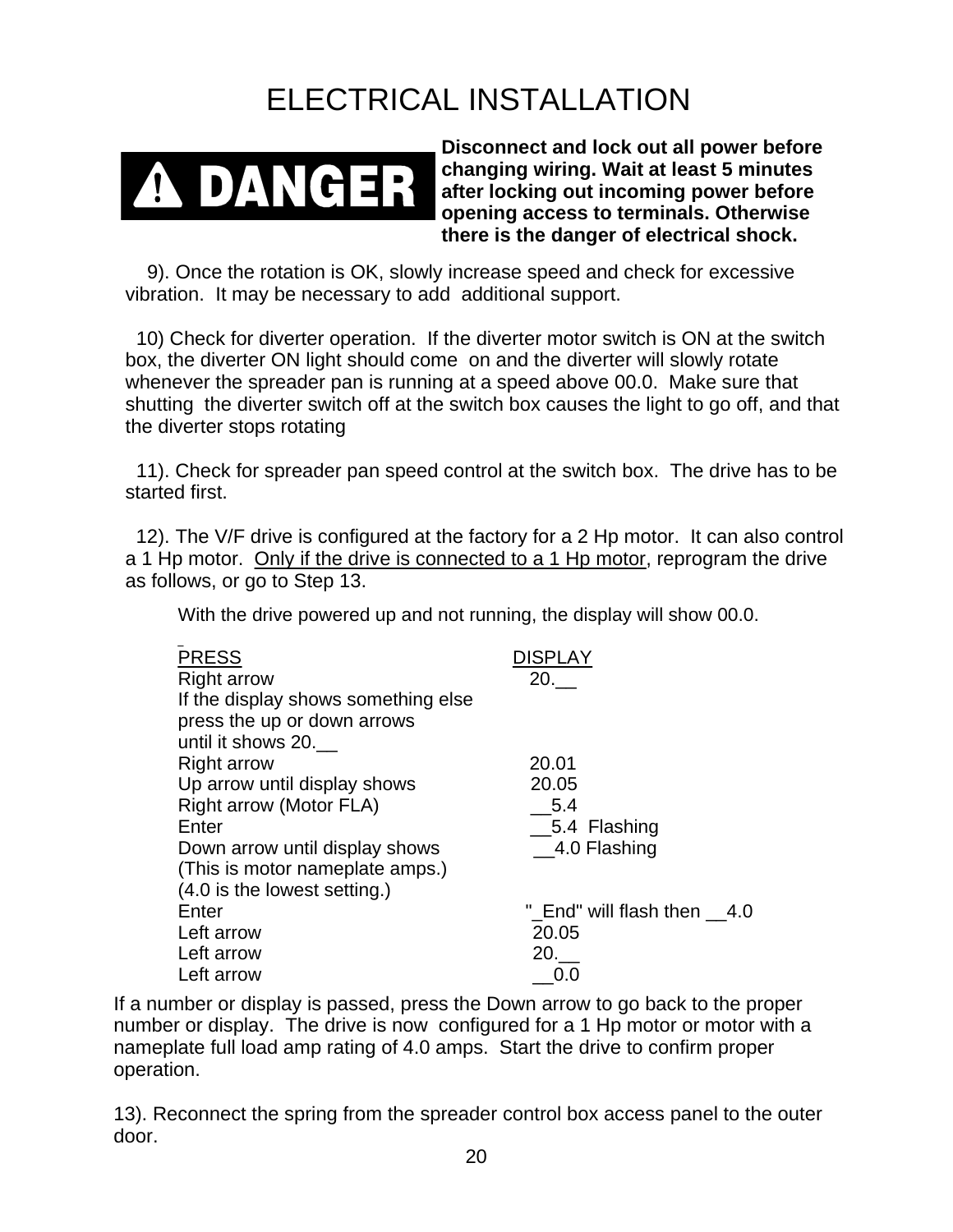INCOMING WIRING DIAGRAMS FOR CUTLER-HAMMER MVX9000 V/F DRIVE (E-6377)

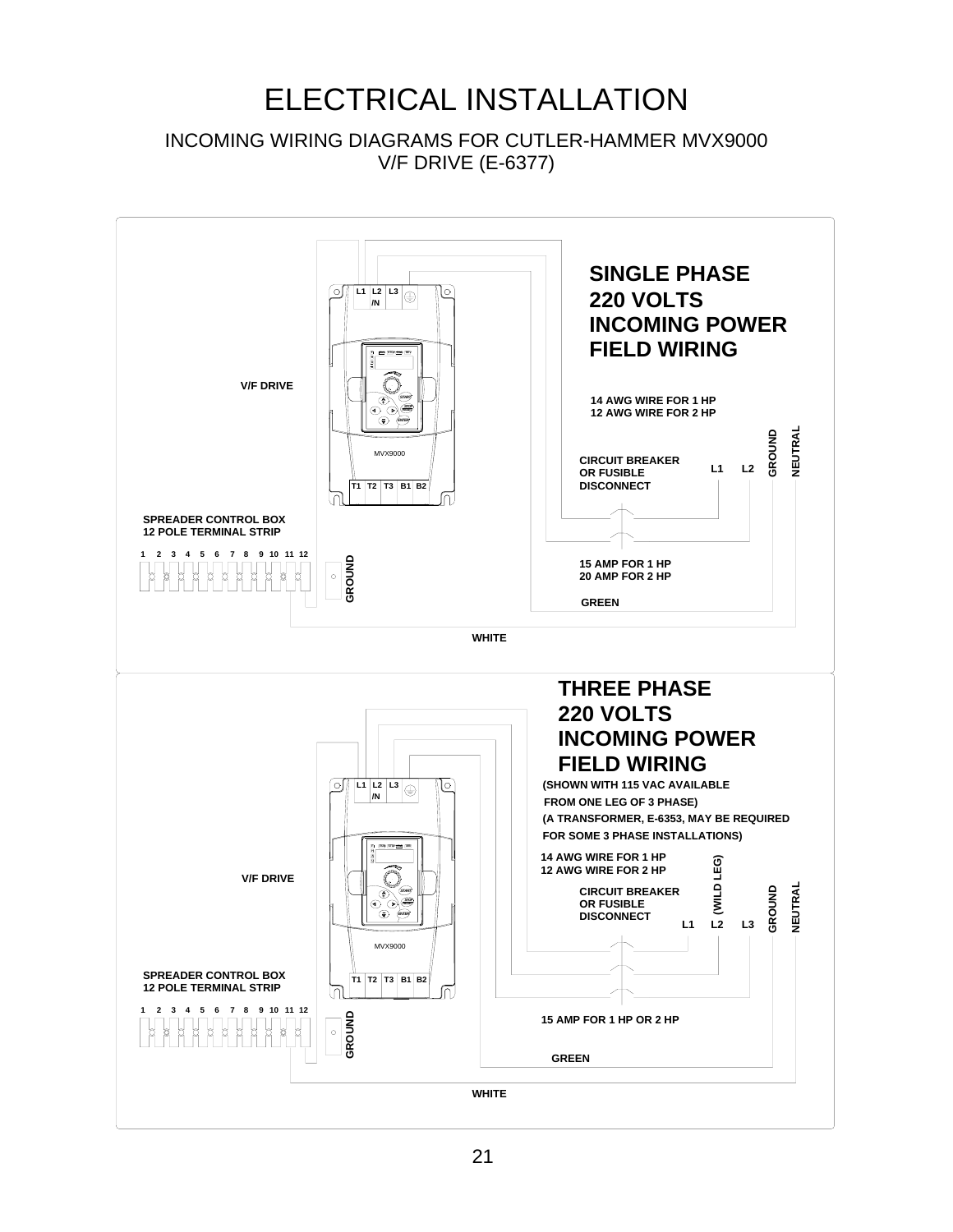#### ELECTRICAL INSTALLATION **OUTGOING WIRING DIAGRAM FOR CUTLER-HAMMER MVX9000 V-F DRIVE (E-6377)**

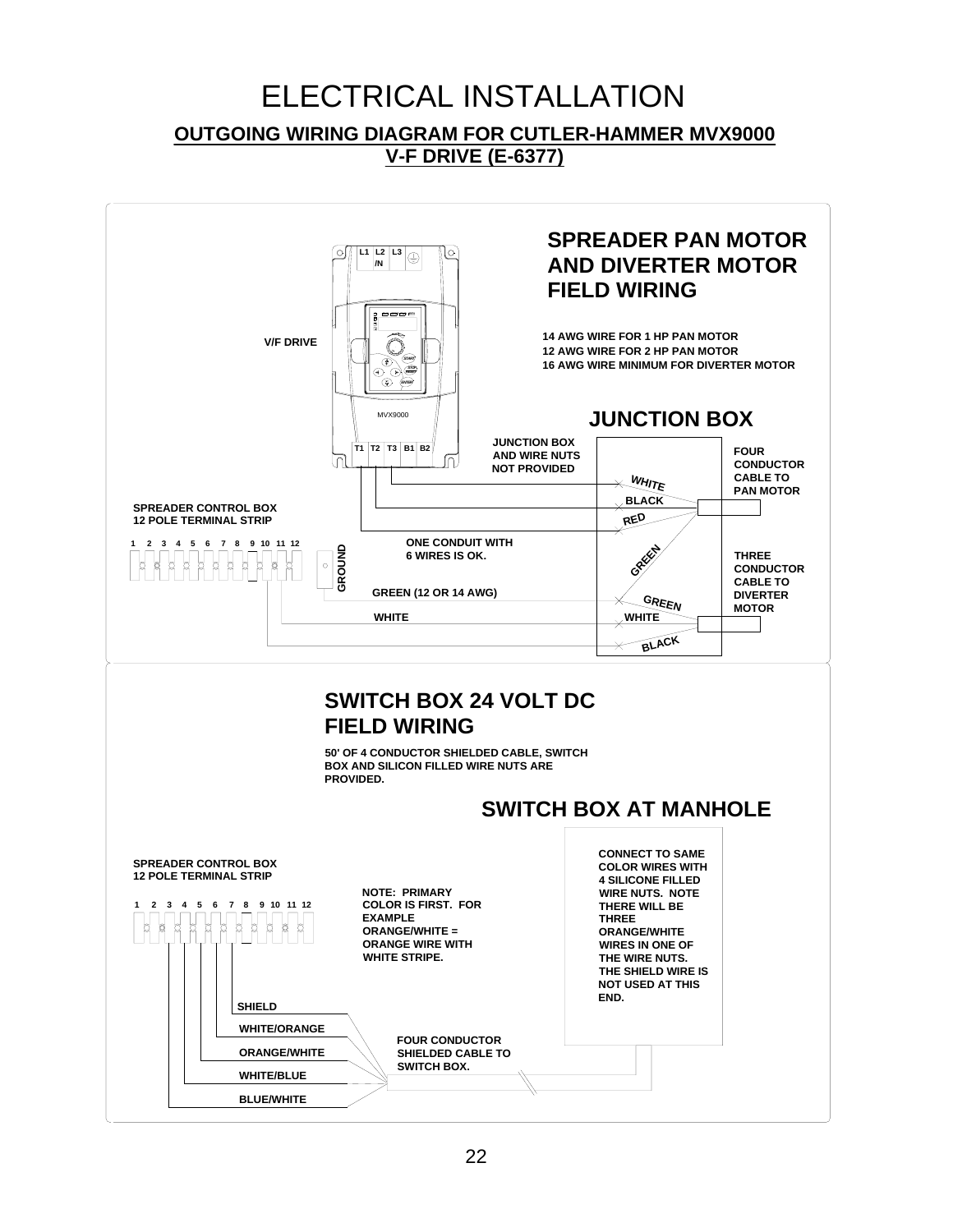#### **SCHEMATICS FOR CUTLER-HAMMER MVX9000 V/F DRIVE (E-6377)**



Spreader Control Schematic (24 VDC section)

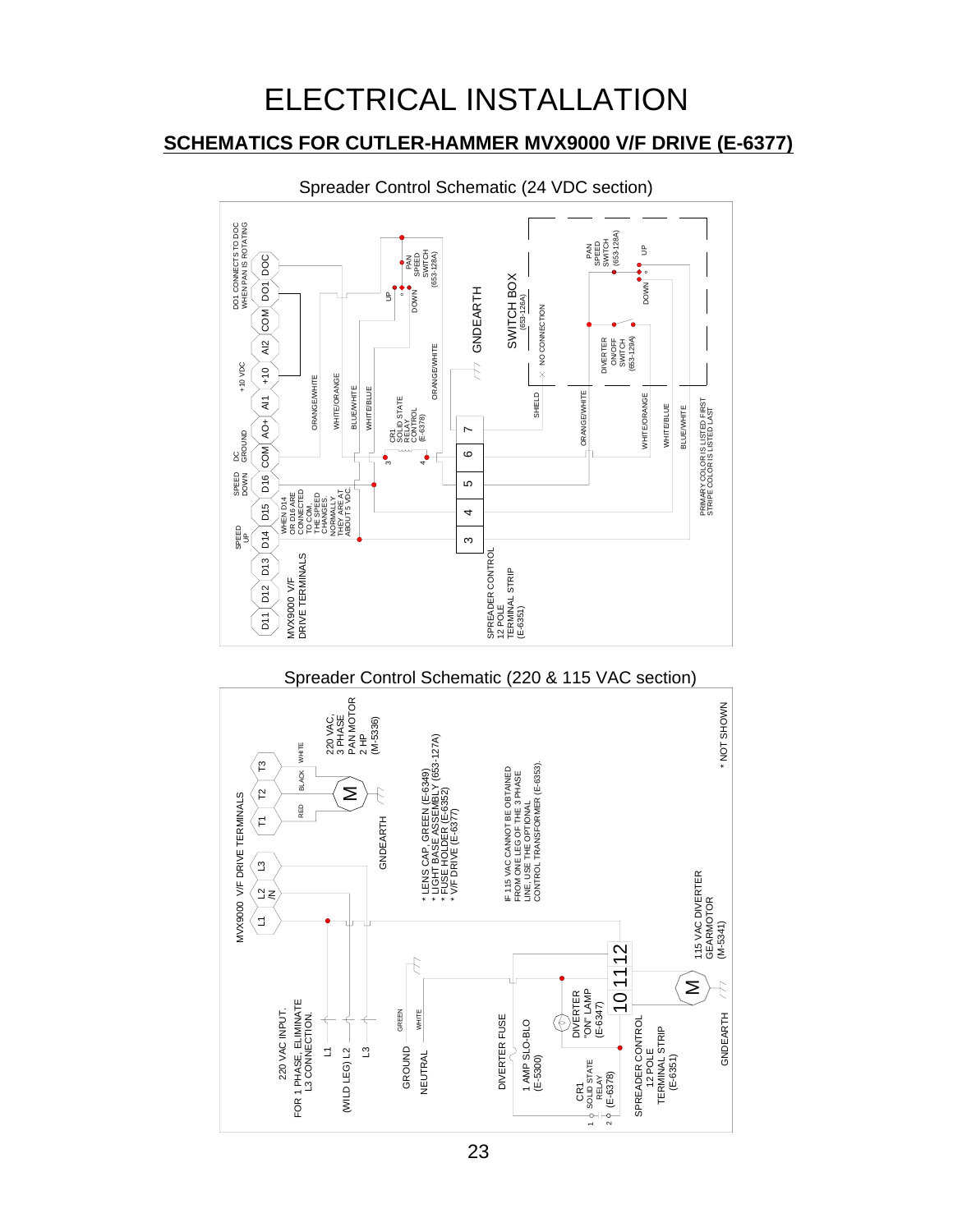Wiring for Cutler-Hammer AF91 V/F Drive (E-6342) (Before approximately Mid-2004) See previous section for wiring Cutler-Hammer MVX9000 V/F Drive (E-6377)

#### **For Steps 1 and 2, see beginning of Electrical Installation Section.**

 3). Make sure there is no power coming into the panel. If power has been connected, wait at least five minutes, after power-down, before removing the front access cover. Unhook the spring from the front cover of the spreader control box and remove 5 screws holding the front access cover on, to gain access to the wiring terminal strips. Remove the rubber grommet around the drive control cable assembly from the access panel. Locate the recessed retention screw on the left side main front panel of the drive. Loosen the screw and swing the door to the right to reveal the internal components of the drive. The housing partition will lift out to allow full access to the terminals for wiring incoming power and power to the motor. Never operate the drive with the partition removed or with the full access door opened



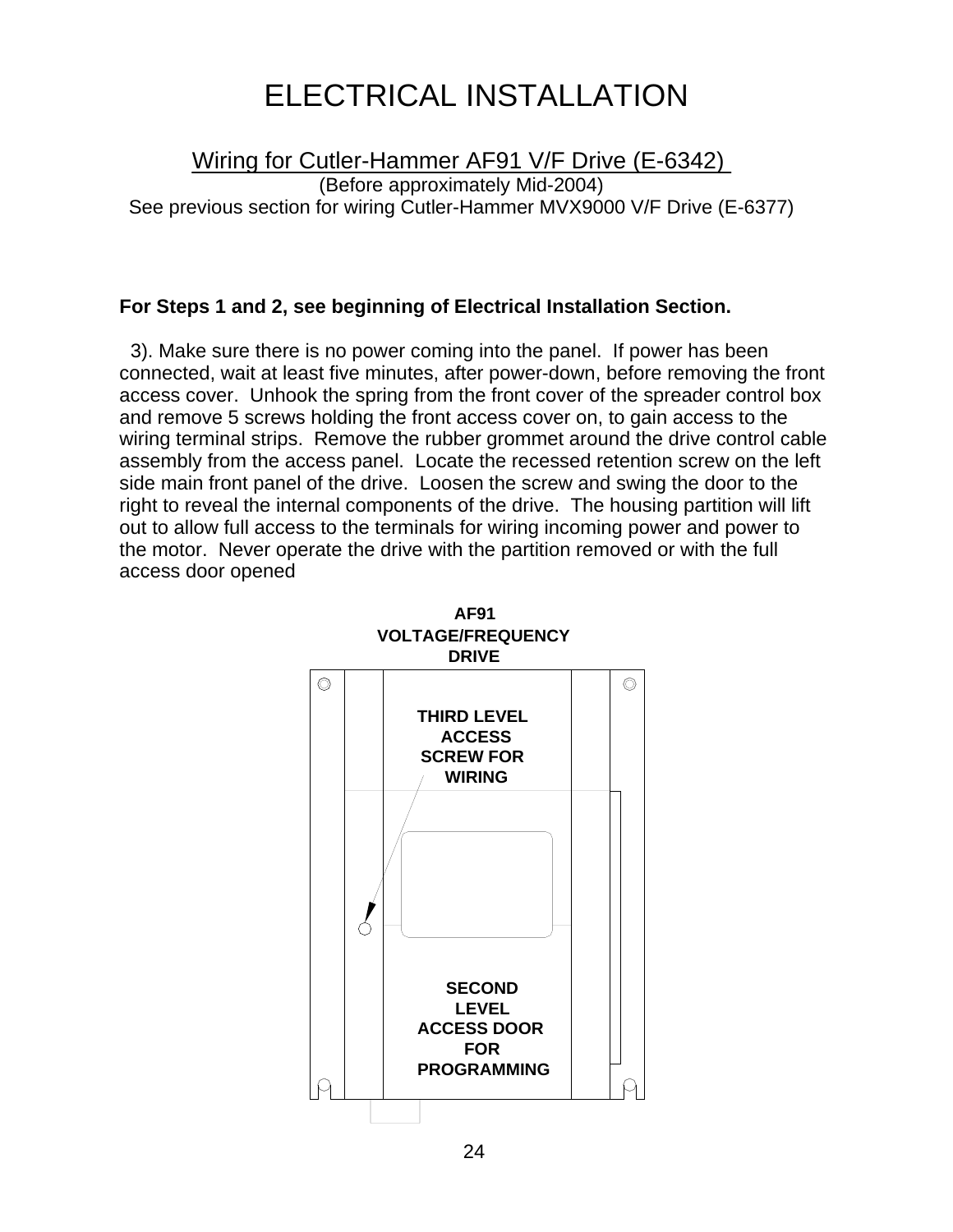4). Wire incoming power, in conduit, 220 Volts AC, Single or Three Phase into the spreader control box using the center knockout hole. Don't forget to place a wire from V/F Drive terminal L1 to terminal 12 of the 12 pole terminal strip. This is 115 VAC power for the diverter motor. For 3 phase installations, make sure this is not the wild leg. If it is not possible to obtain 115 VAC from one leg of the three phase, be sure to use the optional control transformer to derive the 115 VAC.

 5). Wire power, in conduit, to the spreader pan motor and diverter motor, from the spreader control box, using the knockout hole on the right side of the box. A junction box will need to be provided near the peak of the bin for making connections to the flexible cords coming from the motors.

6). Wire the 4 conductor shielded control cable, in conduit, to the switch box, from the spreader control box, using the knockout hole on the left side of the box. The switch box should be located near the manhole opening in the bin roof.

 7). Re-close the V/F Drive cover remembering to insert the housing partition first. Re-install the access panel on the spreader control box. Be sure to press the rubber grommet from the drive control cable assembly into the access panel. Apply power to the spreader control box. The red power indicator light on the V/F Drive should be on. The green indicator light above the start switch will also be on indicating the drive is ready to be started. The 3 digit display should show "00.0". The 3 digit display is programmed to show percentage of speed, from 0 to 102%.

 8). Position someone at the top of the bin to observe the spreader pan rotation. When looking down on the spreader from above, rotation should be clockwise. IF ROTATION IS NOT CORRECT, BELTS MAY BECOME MISALIGNED! Press the start switch on the drive and then press the stop switch to momentarily start and stop the spreader while checking for spreader rotation. The run indicator light should come on. (The display should ramp up to the last set speed. If it stays at 00.0, toggle the pan speed up switch. Press the Stop switch on the drive and the speed will ramp down to 00.0). Check for proper rotation. If pan rotation is not correct, exchange any two wires going to the spreader pan motor

#### **CRITICAL STEP**

Rotating spreader pan backwards has the potential to force the V-belts off the idler!! Start unit only momentarily while checking for proper spreader pan rotation. After proper rotation is ascertained, run spreader for 2-3 minutes and then visually check that all V-belts are still properly installed.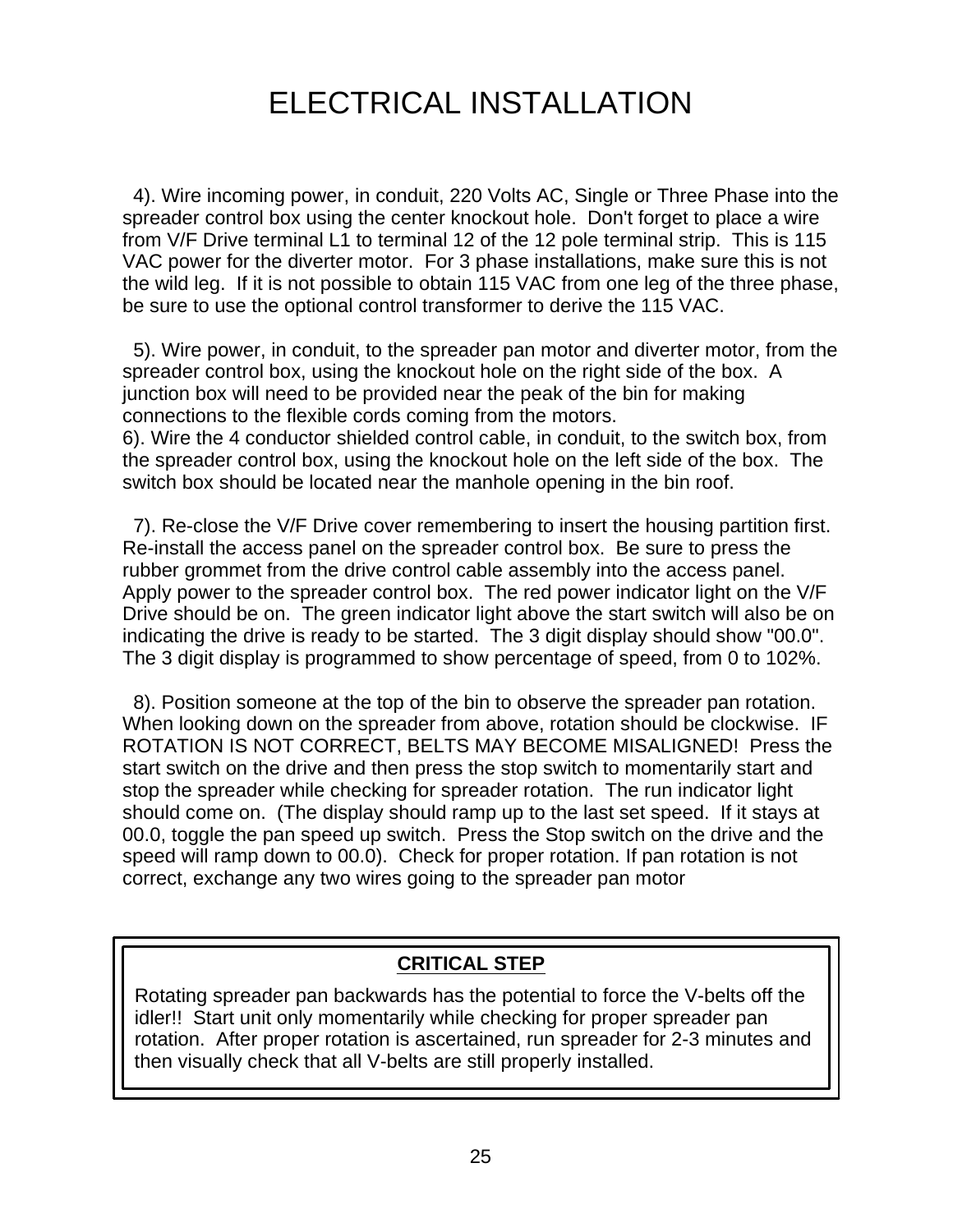

**Disconnect and lock out all power before changing wiring. Wait at least five minutes after locking out incoming power before opening access to trminals. Otherwise there is the danger of electric shock**

 9). Once the rotation is OK, slowly increase speed and check for excessive vibration. It may be necessary to add additional support.

 10). Check for diverter operation. If the diverter motor switch is ON at the switch box, the diverter ON light should come on and the diverter will slowly rotate whenever the spreader pan is running at a speed above 00.0. Make sure that shutting the diverter switch off at the switch box causes the light to go off, and that the diverter stops rotating.

 11). Check for spreader pan speed control at the switch box. The drive has to be started first.

 12). The drive is configured at the factory for a 2 Hp motor. It can also control a 1 Hp motor. Only if the drive is connected to a 1 Hp motor, reprogram the drive as follows.

- a) Open the 2nd Level access door under the drive start/stop buttons.
- b) With the drive powered up and not running, the display will show 0.00.

| <b>PRESS</b>              | <b>DISPLAY</b> |
|---------------------------|----------------|
| Setup                     | d 07           |
| Up, until display shows   | h              |
| Setup                     | b 01           |
| Up, until display shows   | b 12           |
| Setup                     | 8.00           |
| Down, until display shows | 4.00           |
| Enter                     | b 12           |
| Setup                     | h              |
| Up, until display shows   | 07             |
| Setup                     | 0.00           |

If a number or display is passed, press the Down button to go back to the proper number or display. The drive is now configured for a 1 Hp motor. Close the 2nd Level access door and start the drive to confirm proper operation.

 13) Reconnect the spring from the spreader control box access panel to the outer door.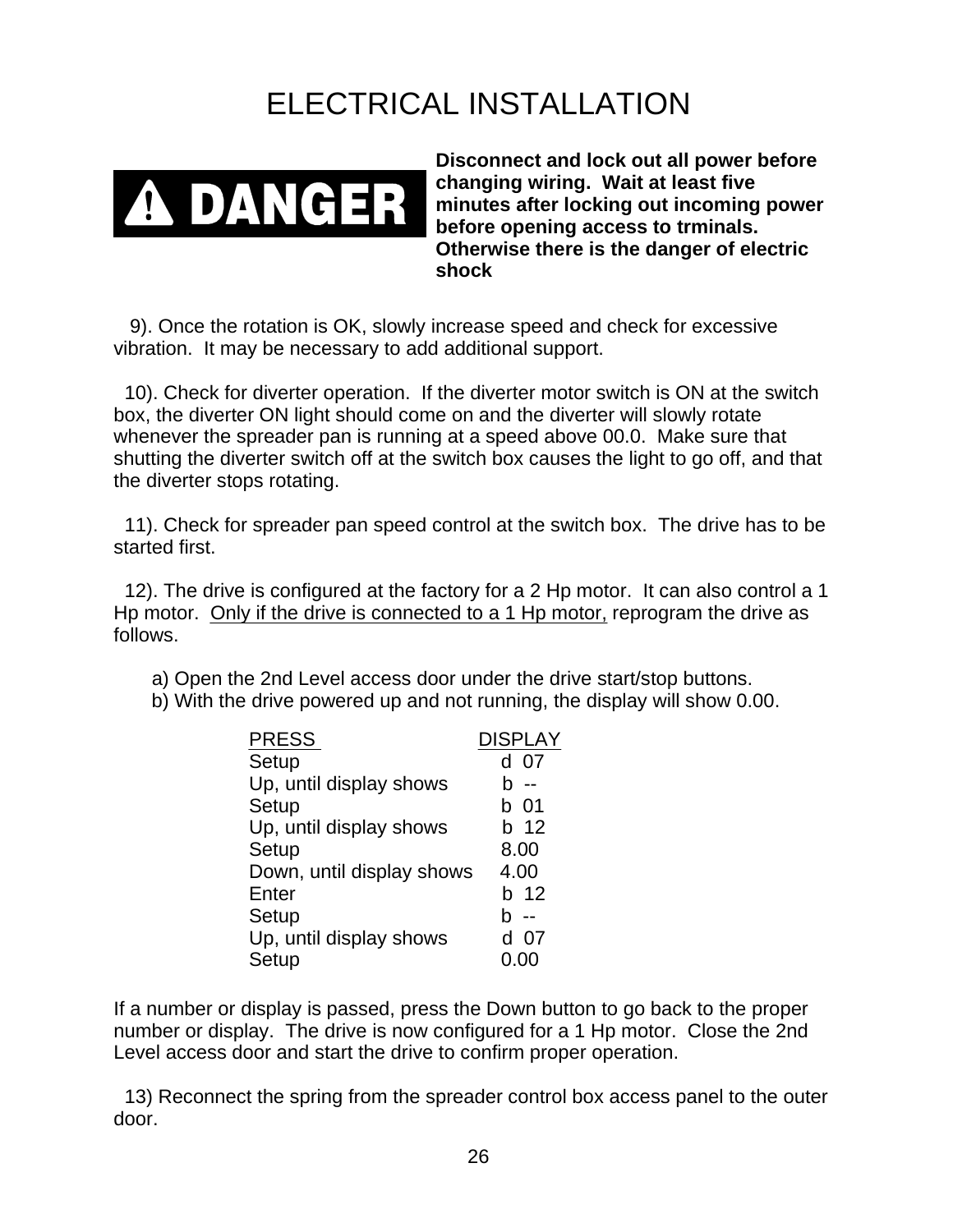